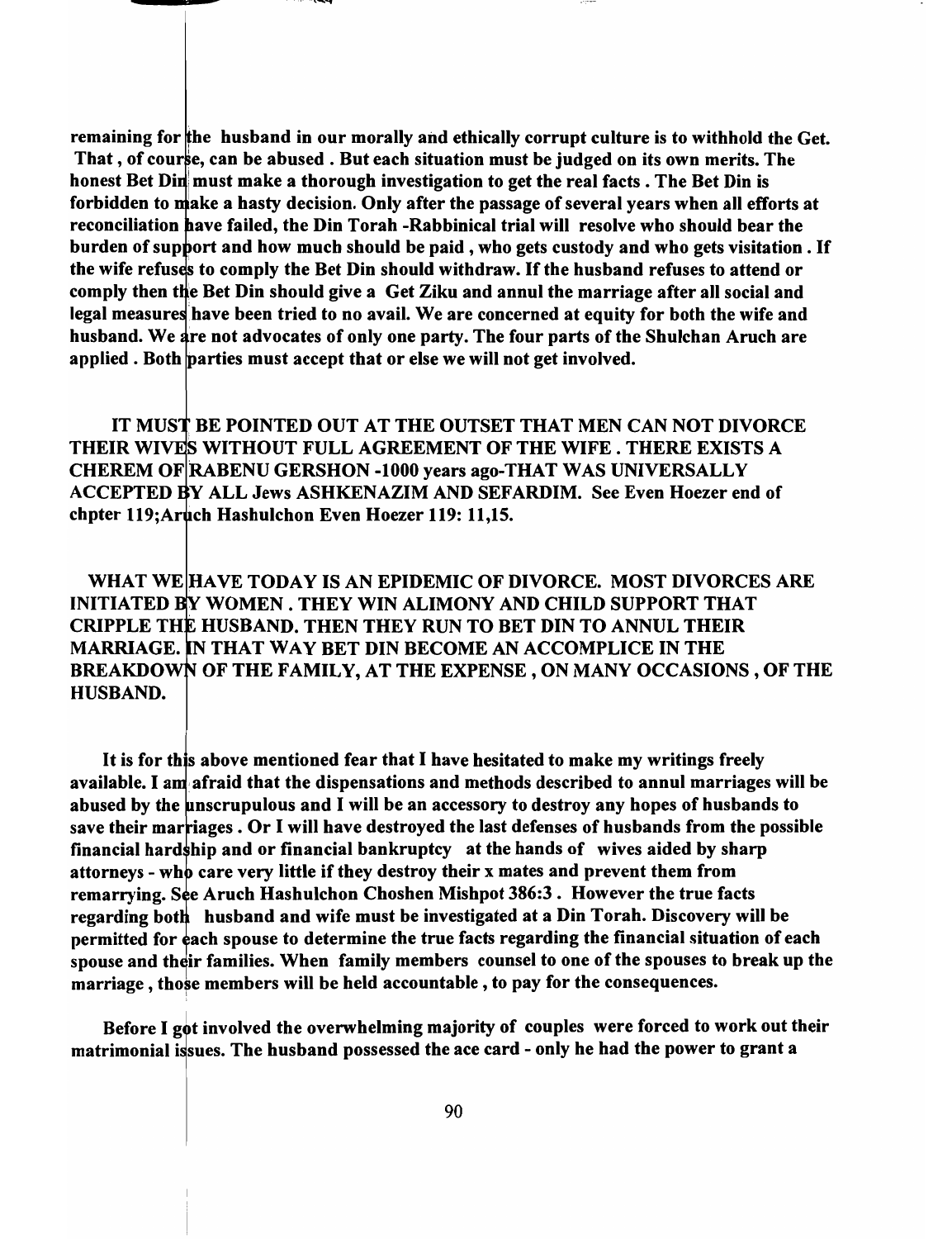Get. That forced the wife and her family to compromise. The laws of the Torah are condemned as unfair and favoring husbands, but marital disputes were resolved thanks to this balance of powers. I therefore have limited the issuance of this book only to those individuals that I am reasonably sure will not abuse this knowledge and cause harm. The dispensation can be used only for genuine agunot. This is something that only the Bet Din who have mastered and observe the four parts of the Shulchan Aruch after holding a Rabbinical trial must determine.

It is not only a question if annulments can technically be made; but more important if they should be made?

When the Mehram Merotenberg and the Rosh questioned the Rambam's dispensation of coercing a husband to free his wife when she alleged that he disgusted her- mous allai - the Mehram Merutenberg Tur Even Hoezer 77:34,35,36,37,38 and Rosh ibid 77:21 Responsa Rosh klal  $# 43.8$  stated as their reason that the consequences of granting the Rambam's dispensation will be that all Jewish wives will leave their husbands. See Tur on Even Hoezer chapter 77: 34,35,36,37,38 and 154; Bais Yosef and Bach Ibid. The Tur Even Hoezer chapter 77:38 indicates that the Rabbis of France and Germany all concur with this ruling that the husband is not to be forced to give a Get when the wife pleads Mous alai -my husband disgusts me otherwise he institution of Halachic marriage will be destroyed. However the wife is not forced to return to the husband. Bais Yosef on Tur Even Hoezer  $77:21$  cites that Ramban concurs with the above ruling. It is of great interest to remember that a few pages earlier I cited Shita Mekubetzos that Reoh- the diciple of the Ramban cites Ramban that annulments are to be given. I reconciled the conflicting positions of Ramban from other citations that he is opposed to annulments. Here Bais Yosef cites Ramban that he is opposed to annulments. The answer is that before we consider if annulments can be given for all the technical questions previously discussed, we must first determine if annulments should be given. What are the social consequences of granting annulments? What effect will annulments have on the children, the husband, the family and the institution of marriage? The Ramban comes out on the side of preserving the institution of marriage that will be destroyed if annulments are given. That is why Reoh cites Ramban that only in very isolated instances when all means have been exhausted to no avail, will we grant an annulment even if the husband opposes such annulment. That is what I describe that only a fraction of one % will we grant annulments. All others must be adjudicated by Bet Din.

In my ten years of experience of freeing agunot, many agunot after we annulled their marriage went to Bet Din with their husbands and the husband gave a Get voluntarily. In some cases on ce the husband saw that the wife was free without him -she received an annulment -he no longer was controlling her so he gave her a Get. Our Bet Din by giving the wife an annulment was responsible that the husband changed his mind. In other cases the other Rabbis convinced the husband to give a Get. Our annulment motivated the Bet Din to go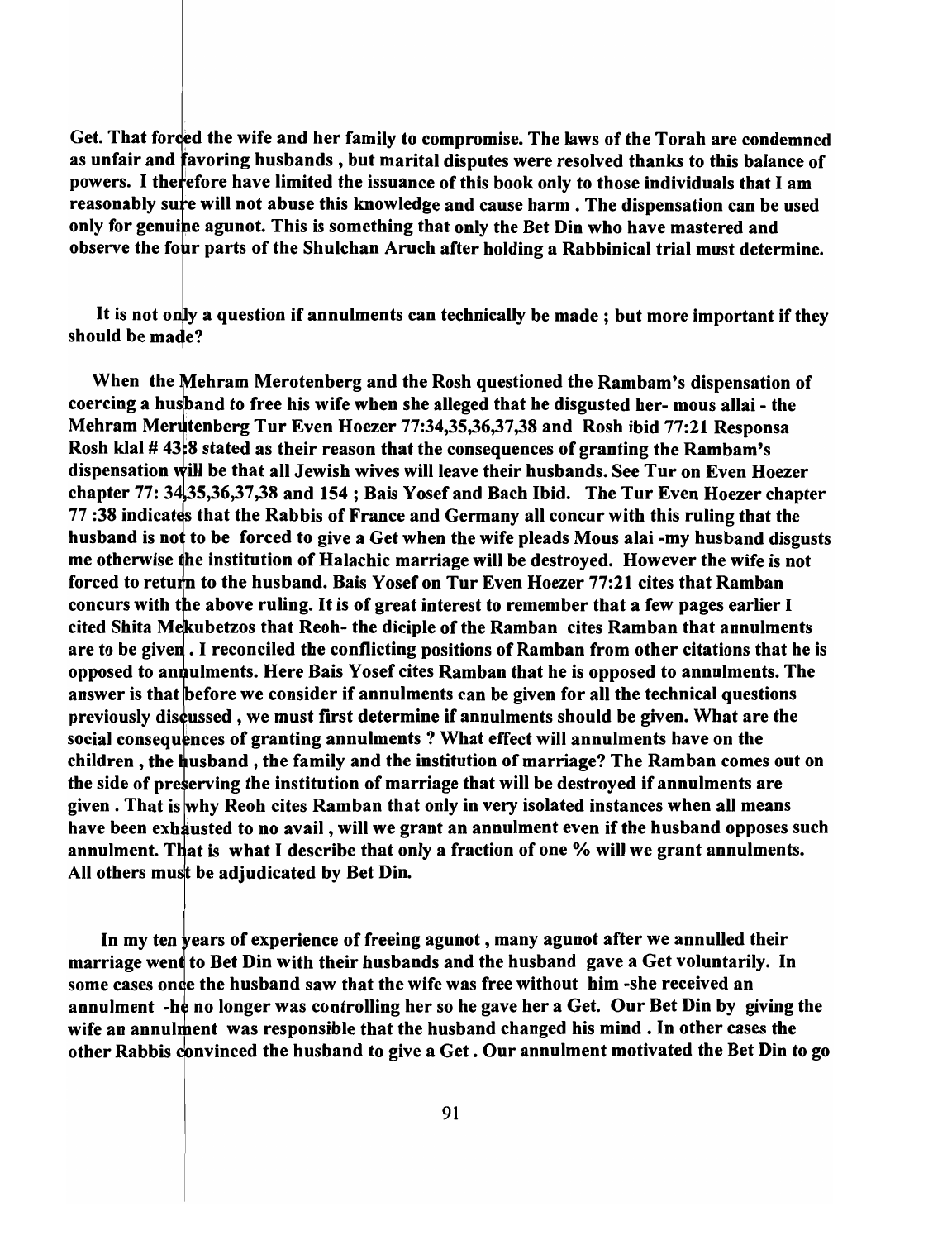beyond the call of duty and turn heaven and earth to convince the husband to give a Get. In one instance the Bet Din raised thousands of dollars and bribed the husband to give a Get after we gave an annulment. The chief Rabbi of Great Britain swung into action after we freed an English agunah and I officiated at her new marriage. The husband finally gave a Get. Why wasn't all the effort done before we annulled the marriages? In some cases would we not have given an annulment, the couple would have resolved their differences with out us by themselves or hrough the good offices of Bet Din. It is very difficult to measure precisely what would have happened if we did not exist to annul marriages. However even our critics must admit that we bad a constructive effect for agunot even if they vehemently condemn our annulments as being against Halacha and the children from man # 2 are Mamzarimillegitimate- Rabbinically or Biblically. At the end the husband voluntarily gave a Get. The area of dispute between our critics and our Bet Din regards the fraction of one percent of all marital disputes that end up in a divorce. We will not annul any marriage in 99% plus of the time. I am one trillion % sure that in such cases to prevent the agunah from being condemned to eternal imprisonment an annulment is called for based on what I have written in all my books and recorded on tapes.

Feminists have slandered the Bet Din process as being dysfunctional. These accusations do not have one iota of truth. 99% of all Botei Din - Rabbinical Courts are one million percent honest, well organized and achieve equity for the wife and husband. All the feminists who slander the Bet Din process are not to be believed. Have they examined any Bet Din? Bet Din do not permit strangers to sit in at their sessions.

I

The couple must accommodate each other and work out a compromise. Or else they should go to Bet Din -not civil court- and let the Bet Din adjudicate all the matrimonial isses..

The Rosh is joined by Rabbenu Tam Responsa Rosh # klal 43:8 ; Rashbo Responsa #1192, Ran Simon #62; Mahrik Shoresh # 29 and Rivosh Responsa # 104; in their ruling negate the argument of Mous Alai. In effect all these authorities ban annulling marriages on the ground of Moaus alai -my husband disgusts me. All of them rule that bet Din is to take a back seat. Let the husband and wife settle their differences. We do not force the husband to give a Get; neither do we force the wife to return. See Ramo Even Hoezer 77:3. Tur Even Hoezer 77:38. Aruch Hashulchon Even Hoezer 154 :61. Both parties must compromise. This method is successful in 99% plus of the time. It may take one or more or many years, but it has been time tested for over 700 years.

### THIS METHOD PRESERVES MARRIAGE AND THE FAMILY STRUCTURE. IT DOES NOT VIOLATE THE SANCTITY OF MARRIAGE AND DIVORCE LAWS. IT DISCOURAGES SPOUSES TO LEAVE THE MARRIAGE for an other lover or with the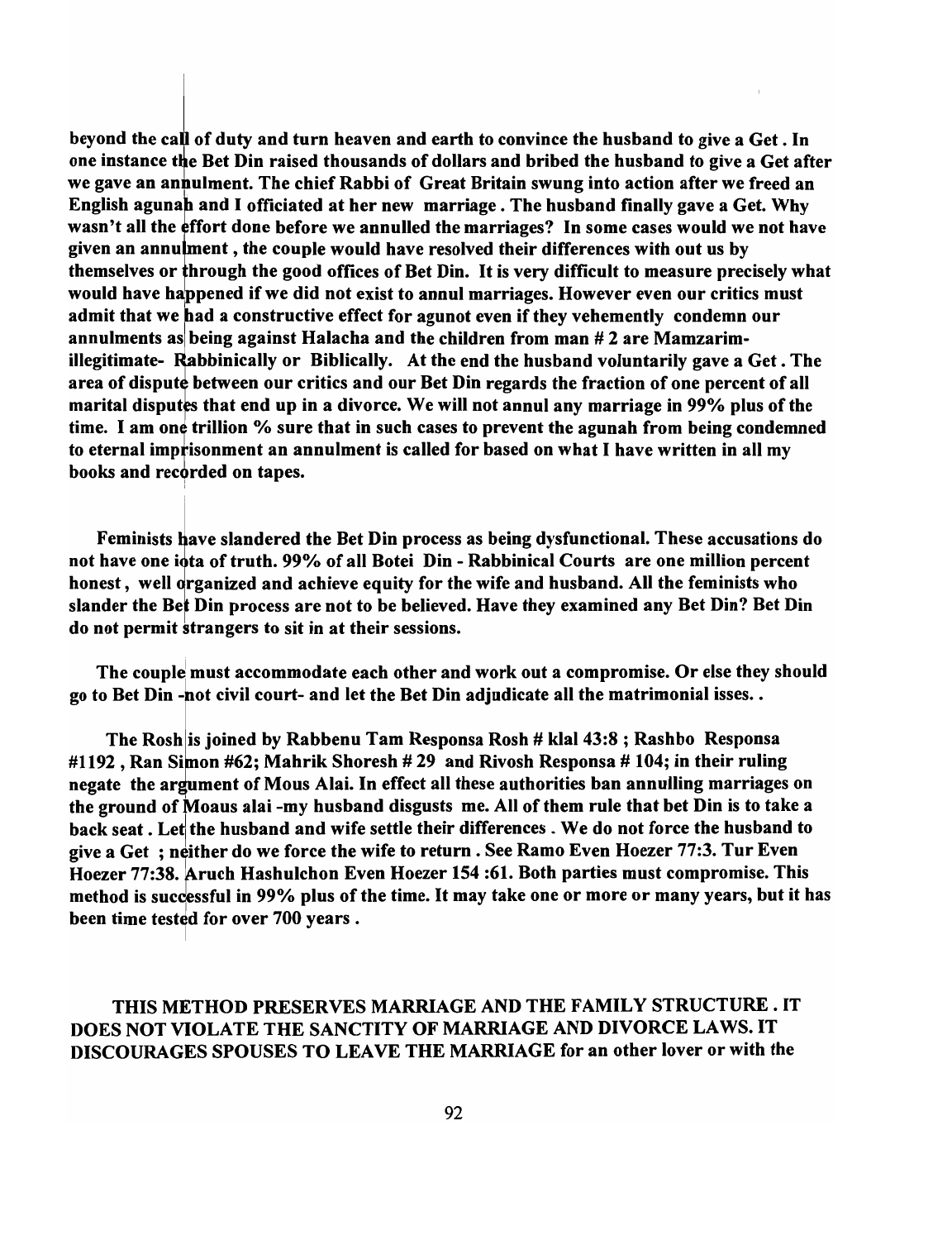expectation that they will soon meet another lover once they are free from the chains of halachic marriage. They are back to their dating days when they dropped their date at the drop of a hat.

ALL THIS IS GONE WHEN THE TRADITIONAL METHOD OF Bet Din refusing to get involved unless both parties the husband and wife are willing to abide by all the laws of the Shulchan Aruch. BOTH SIDES MUST COMPROMISE AND BE MOTIVATED TO GIVE A GET AND BE MOTIVATED TO FOLLOW TORAH LAW REGARDING CUSTODY, VISITATION, CHILD SUPPORT AND ALIMONY. ESPECIALLY IN OUR MODERN DAY AND AGE WHEN DIVORCE HAS BECOME AN EPIDEMIC AND CIVIL COURTS AS A RULE ENCOURAGE DIVORCE BY REWARDING LARGE SUMS OF MONEY TO WIVES AS ALIMONY AND CHILD SUPPORT. THE BET DIN CAN ACT AS A COUNTER WEIGHT TO ENABLE THE HUSBAND TO POSSIBLY SAVE HIS MARRIAGE. IF NOT, TO AT LEAST ENABLE JUSTICE TO BE DONE THAT HE SHOULD NOT BE CRIPPLED OR DESTROYED FINANCIALLY.

Feminists cry that Halachic marriage can be a trap to the bride. Since the agunah was not told what lay in store for her there does not exist proper disclosure. That feminists argue should be Mekach Tout-a mistake in the marriage and no Get should be necessary. No one cries that  $ALL$  marriage- Halachic or otherwise- can be a trap to the husband that he is enslaved with payment of child support fo 20 years plus and alimony forever or until the wife remarries. No one discloses to the husband what he is getting into. I still have to find any attorney who will argue in a civil court that since proper disclosure was not made to the husband grounds exist for an annulment of the civil marriage. Ignorance of the law is no excuse. Ignorance of Halacha is also no excuse. Before getting married the bride and her parents should have investigated and inquired from the Rabbi what they are getting into. If they did not it is their fault. They can not change the laws of gravity if they jump off a roof with out looking. So too, the laws of the Torah can not be changed because they were negligent and did not inquire. Furthermore, the plight of agunot has been in the headlines of all newspapers for the last 25 years. Prior to that everyone knew what anguish agunot experienced. The statement that agunot do not have proper disclosure is not true. See my chapter  $60$  and my table of contents regarding this matter.

Feminists, do not hesitate to lie and slander Torah Judaism, and in the process expose their ignorance of Torah. Thus we read about another ground for annulments. The mechanics of marriage involves the bride being "acquired" by the groom. This is anathema for the feminists. Thus all marriages are null and void -according to their twisted logic-, since this fact is not disclosed to the brides. I have advised these feminists that "acquired" means that the bride pledges not to have sex with any man other than her husband. The husband pledges the same in the Ksubah. There exists nothing degrading of having a mutual pledge of sexual fidelity for both spouses; regardless if the wife pledges fidelity by accepting the ring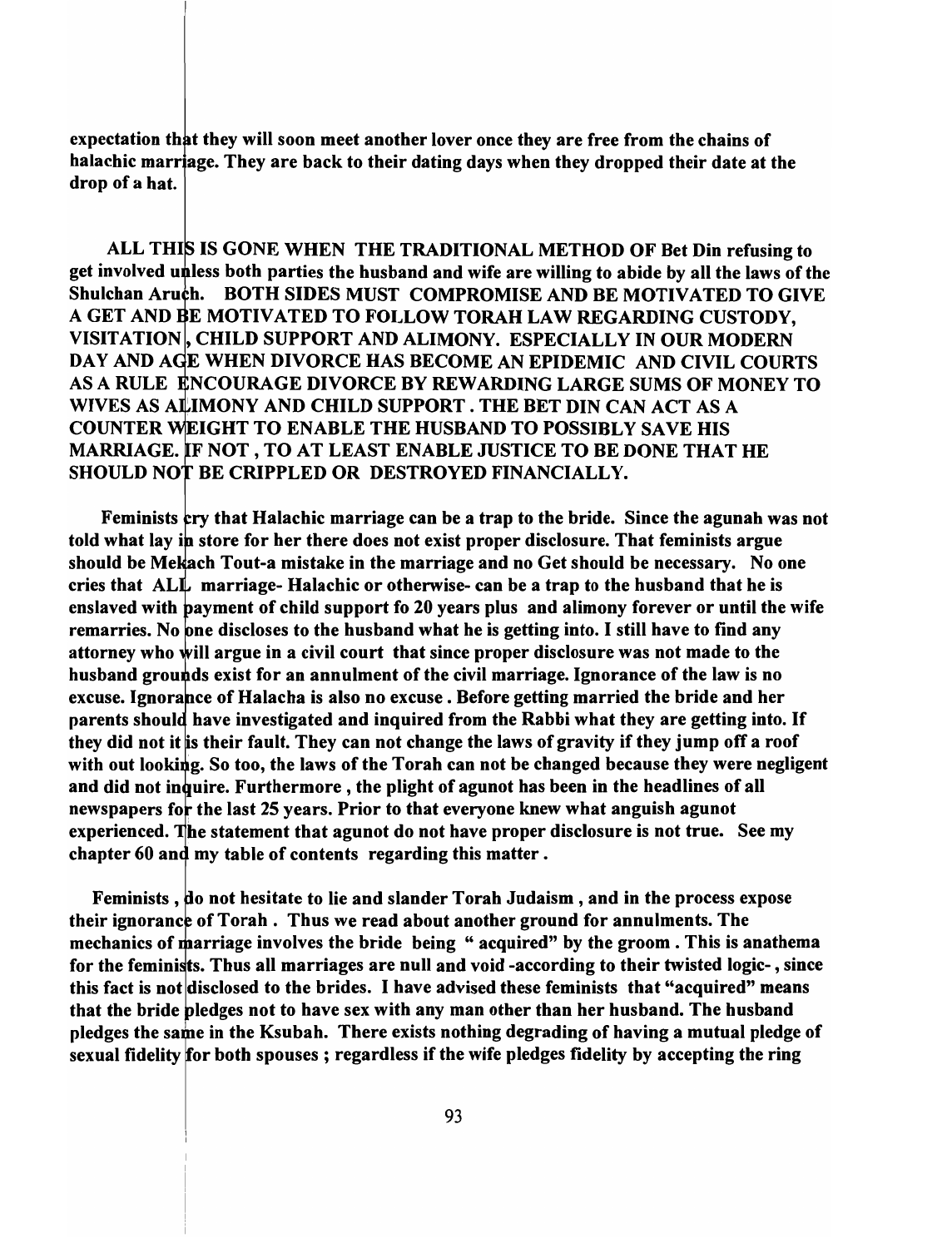and the husband pledges fidelity in the Ksubah. . It is irrelevant what part of the marriage ceremony the husband pledges fidelity. The bottom line is that neither can cheat. See my chapter  $60$ . Thus their concocted grounds for annulment is humbug.

Feminist and hedonistic philosophy is responsible for the over  $50\%$  divorce rate in the USA and the world that effects even religious Jews. This is the real reason that I hesitate to make freely available my writings regarding annulments, that could translate into more divorces and crippling husbands financially. It could increase the number of children from divorced homks with their crippling problems and obstacles as compared to children from homes that the parents are not divorced. We are faced not only with a problem of husbands not agreeing to give a Get; but we must stop the epidemic of marital breakups and grand larceny perpetrated on husbands by scheming wives. What stops this social malady to infect many more marriages and cause more tragedy is the veto power exercised by the hus band not to give a Get. This veto power must be strengthened, not weakened by granting annulments. Volumes must be published how marriages are to be saved; not how annulments are to be made. It is not a mistake to have written this book; but it would be unforgivable to let my writings fall into the wrong hands. Even though many individuals have written about this matter; but no one of the caliber -who has mastered and observes the four parts of the Shulchan Aruch -like myself. To make this book available to the wrong people will give encouragement and possibly aid and abet those individuals who want to place the perversions of men and women for free sex and infidelity- above the preservation of the family. They change husbands and wives as they change their clothes, jewelry, perfumes, cosmetics, hairstyle, furniture and residences regardless of the suffering such an action can cause to their spouses and cripple their children. We are faced with a crises of what is important and what our priorities should be ? Some men and women live to work. Other men and women work to live. But what is living? Having free sex? Cheating on your spouse? Is personal hedonistic lust more important than a spouse and children? We have lost our balance and our Torah values. The pursuit of happiness is the goal of everyone. BUT WHAT IS HAPPINESS"! - TORA AND THE OBSERVANCE OF Mitzvot and raising a family and remaining married for life? Or is happiness engaging in lust -free sex, homosexuality and lesbianism ? We have millions of people dying from aids and other sexually transmitted diseases because people refuse to learn from our 3400 year Divinely given Torah. Our values are confused and corrupted. Ignorance of Jewish law is the rule, not the exception, even with the Orthodox. Idealism is an endangered species. Under such a climate that is unfortunately irreligious and corrupt responsible Rabbis must muzzle their mouths and put down their pens. Dispensations must be given only orally and not publicized. Anything written must be carefully guarded that such material not end up in the wrong hands. This is the strategy that both Rav Moshe Feinstein and Ray Henkin followed in their day. When one examines the responsa of Rav Feinstein they will find this attitude- " we can not write about this subject, the person asking the question must visit or phone and response will be given orally". Rav Ovadia Yoseph in Israel is very strict in this regard. I had personal experiences with Rav Moshe Feinstein and Rav Ovadia Yoseph and can testify to this fact. Both are 100% correct. In our generation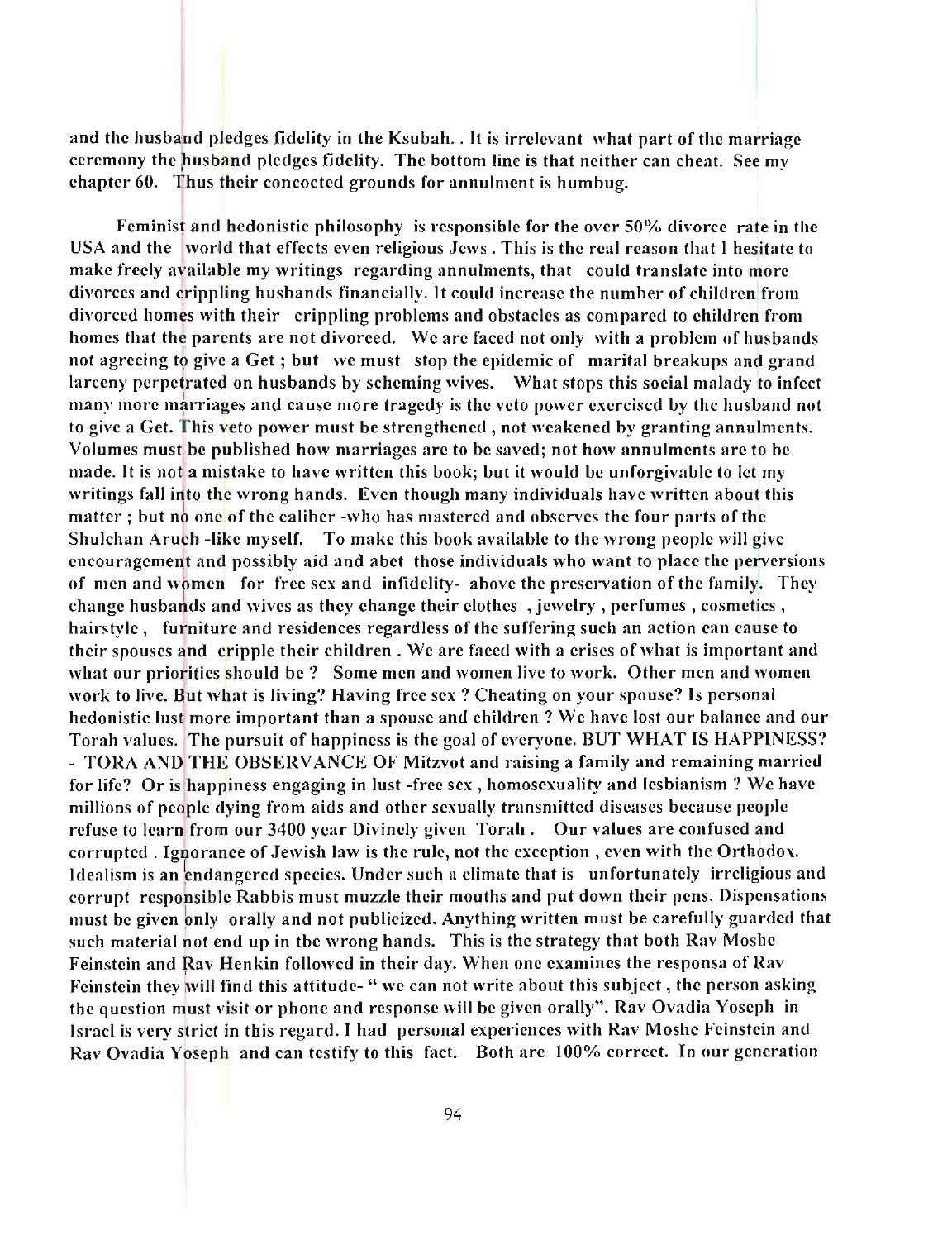we certainly must emulate them. We must develop a group of scholars who will master the four parts of the Shulchan Aruch who will carry the Torah to future generations. I HAVE A FOUNDATION THAT IS ACCEPTED BY THE INTERNAL REVENUE SERVICE as tax exempt called **Bais Meir Menachem Sender Latorah Vehoroaah**, Inc. The mission of this organization's to give scholarships for kollel young men to enable them to master the four parts of the shulchan Aruch and to finance the expenses of publication of research in halacha. I received the approbations for this organization of the mission just related from Rav Moshe Feinstein, Rav Yaakov Kaminetzki and Rav Piekarski. Thus these young scholars will be given the secrets and dispensations to free agunot. They will then dispense this knowledge also orally. Just like the Oral Law was forbidden to be written and only orally transmitted, so too we must do the same. See Talmud Bava Metzia 92a -There always existed manuscripts that were called Megilot setorim- secret manuscripts. They were written down but not publicized, and only disclosed to a select few. This was before the time that the Rabbis decided to transcribe the Oral Torah into Mishnayot, Tosefta and Gemorah Otherwise the Talmud would be forgotten since the multitude of the Jewish people were exiled by Rome 2000 years ago to all corners of the globe. The process of editing all the manuscripts and then writing them down took 400 -500 years from the time of the Mishne by Rebi -Rabenu hakodesh Rav Yehudah Hanosi and the other Tanoyim to the time of Ravina and Ran Ashi the last Amoroyim. Then the period of the Gaonim followed for the next  $500-600$  years. Then the period of the Rishonim for the next 500-600 years. Now we have the period of the Achronim that was started by the Bais Yoseph and Ramo -the authors of the Shulchan Aruch. In all the periods new questions of laws were decided based on the precedent of prior laws. In many generations a select few scholars summarized all the new laws in anthologies. This task was done by the Levush and the first Lubavitzer Rebbi. The last great decisors to write anthologies and summaries of all prior decisions are the Mishne Bruroh the Chofetz Chaim who wrote on Drech Chaim and Aruch Hashulchon who summarized not only the laws of the four parts of the Shulchan Aruch, but also all the laws that will become operational when Jews settle Israel, the Messiah will come and we will rebuild the Holy Temple in Jerusalem. All other great Rabbis wrote commentaries on the four parts of the Shulchan Arch like the Bais Yosef, Ramo and Bach on the Tur. Gro, Shach, Taz, Bais Shmuel, Chelkos M ehokek. and Mogen A rohom on the Shulchan Aruch. and hundreds and thousands of others Other Rabbi wrote Responsa and Chidushim new insights on all the tractates of the Talmud. . We possess tens a d hundreds of thousands of responsa and chidushim from the last 1600 years.

Since the Oral Torah was in fact always recorded on manuscripts from the time of Moses in the desert we can understand why the Torah is authentic and all of the Torah was never forgotten. The reason is because everything was written down in the manuscripts called megilot setorim See Chapter 5 of my book Halachic Perspective Bio Medical Ethics footnote 1. This is in addition, that Jews always practiced the Torah and even when Jews are scattered all over the globe everyone practices similar rites and share similar attitudes and philosophy. Non Jews can identify these traits and the anti Semites have guaranteed that no Jew forgets his heritage. No matter how far Jews stray anti Semites throw them back into the fold with their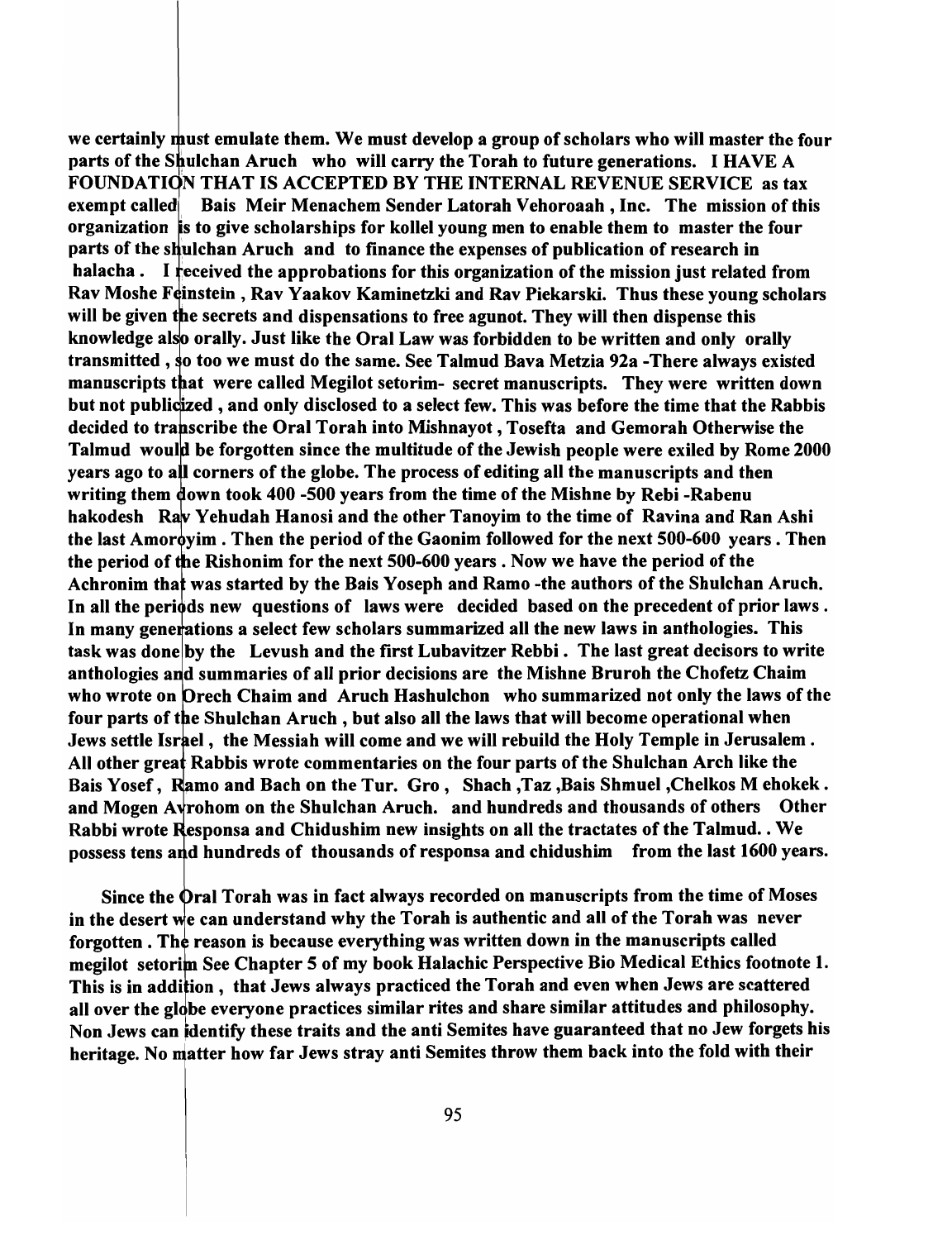blind hatred and racial prejudices. See what is happening today in Israel. What happened in the twentieth century in Europe when six million Jews were killed, many or most of them already assimilated. 500 years ago Spain and Portugal refused to permit any converted Jew to get a prominent position in the army, government or the clergy. If you could not prove that you possessed non Jewish blood for the last 5 or 10 generations you were out. The Nazis and Europeans in the twentieth century learned from them.

We can not report every dispensation in writing, lest we will be overwhelmed by the unscrupulous. They can destroy the world. The border between annulments and perversion is a very fine line. Who will take the responsibility to publicize annulments that will open a pandora box nd possibly can aid and abet in the breakup of more marriages? Our annulments are as dangerous as the atomic bomb. THE PRECISE FORMULA OF MY DISPENSA TONS IF PUBLICIZED CAN POSSIBLY INCREASE THE NUMBER OF BROKEN MARRIAGES AND ALL THE SUFFERING THAT IS ASSOCIATED WITH DIVORCE. HAT IS WHY I DECIDED TO LIMIT ACCESS OF THESE IDEAS TO ONLY THE RESPONSIBLE FEW RABBIS . ONLY WHEN ANNULMENTS ARE GIVEN DO I THEN GIVE OUT MY BOOKS TO SERVE THE PURPOSE OF SHOWING THAT THERE EXISTS A HALACHIC BASIS FOR ANNULMENTS. IF NO PURPOSE EXISTS I WILL NOT GIVE AWAY OR SELL MY BOOKS ALSO I AM NOT INTERESTED IN ENGAGING N POLEMICS AND CONFRONTATION WITH DISHONEST INDIVIDUALS WHO HAVE A PERSONAL AGENDA WHO CAN HURT THE FEW GENUINE AGUNOT THAT WE ANNULLED THEIR MARRIAGES.

Just like the atom bomb was used to save lives by shortening the war with Japan; so too, this book can be used only by Rabbis who have mastered and observe the four parts of the Shulhan Aruch to save wives from eternal prison. They are imprisoned by husbands that have been found guilty at a Din Torah -Rabbinical trial of marriage offences reported in Even Hoezer chapters  $77$ ,  $134$  and  $154$  and not the whims of any feminist or unqualified rabbis, who have not mastered and observe the four parts of the Shulchan Aruch. Would we have permission from the civil authorities we would coerce these husbands to give a Get. Since we are forbidden by the civil authorities we will annul the marriage.

Just like the atomic bomb can destroy the world in the hands of wrong individuals terrorist regimes, so too is true in the case of annulments. As of 2006 annulments are not accepted -even though reluctantly- by the overwhelming number of Jews. Thank G-d, divorcing couples are forced to arbitrate their differences at a Din Torah and the marriage is dissolved only with a Get. I am not going to make my book available to the masses and G-d forbid change this attitude to the detriment of the children, wives and husbands.

I am, therefore, separating the general overview of this book that will be made available.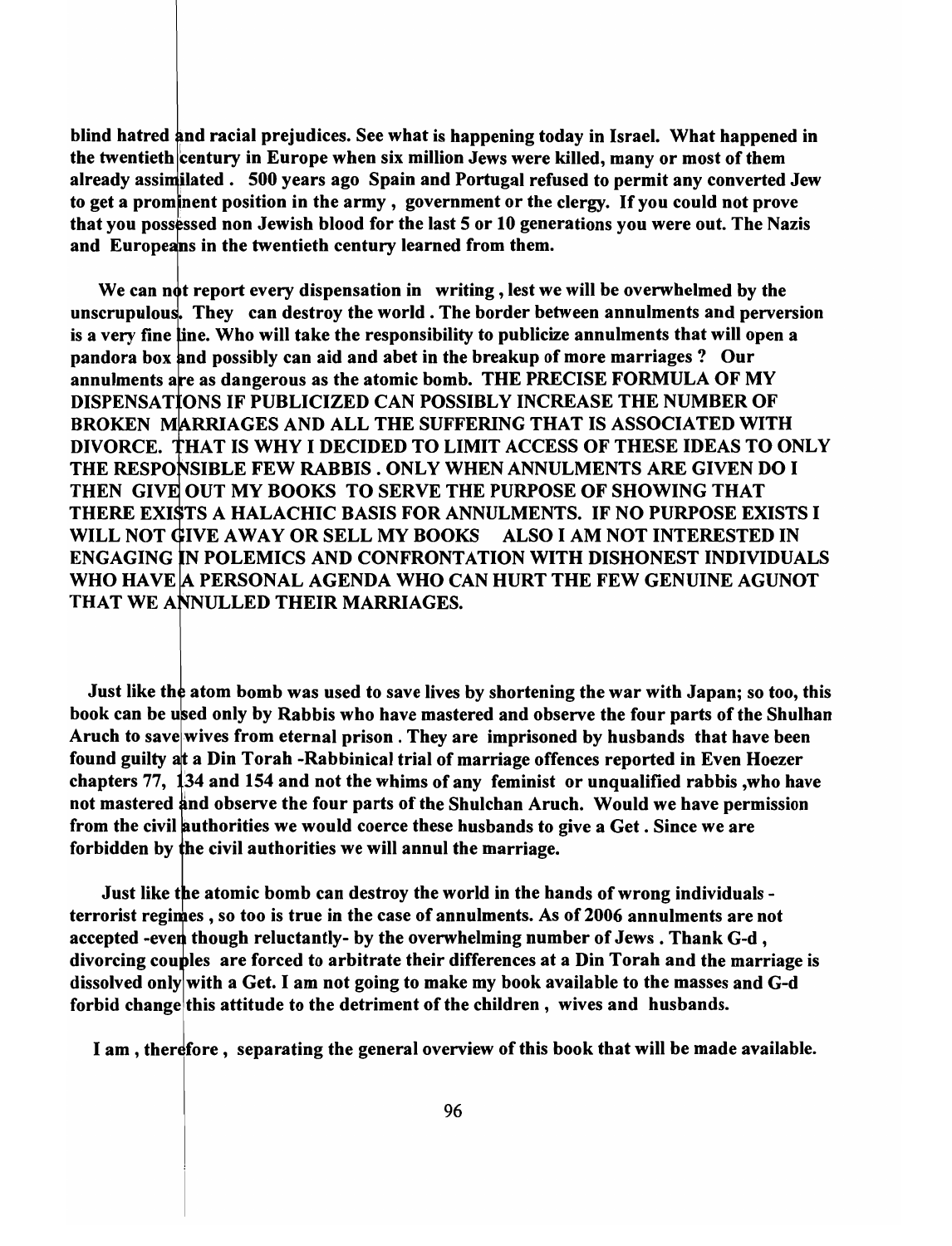However, I will not reveal any secrets how annulments function. The technical makeup of an annulment and Halachic justification will be made available only to Rabbis who are responsible. ALL MY BOOKS ARE COPYRIGHTED AND NO PART OF WHAT I WRITE CAN BE COPIED OR USED WITHOUT MY WRITTEN PERMISSION.

The annulments oked by any one other than a Rabbi who has mastered and observes the four parts of the Shulchan Aruch are null and void. The children from such annulments could be unfortunately Mamzarim -illegitimate. It would take a Rabbi who has mastered and observes the four parts of the Shulchan Aruch to find a dispensation that such children and all their descendants not be stigmatized for life -and not be able to marry anyone except another Mamzer.

If in-laws or friends find fault with one of the spouses, let them find fault before the couple gets married. If they choose to find fault later and as a result break up the marriage, let them know that there will be a full accounting of all the damages, they caused that they will be forced to pay. When Bet Din calculates the monetary settlement child support and alimony, these individuals will be considered as part of the wive's family that they will be required to pay.

WHAT HAPPENS IF THE MAN IS A WIFE BEATER, A DRUNK, A GAMBLER, A CONVICTED CRIMINAL SENTENCED TO MANY YEARS IN PRISON, A HOMOSEXUAL, OR CARRIER OF SEXUAL TRANSMITTED DISEASES, A DRUG ABUSER, OR HE ABANDONS THE WIFE AND CHILDREN?

What happens if the husband is living with an other woman, but refuses to give his wife a Get, until she accedes to his demands? WHAT HAPPENS IF THE HUSBAND IS DEMANDING MONEY -HE IS EXTORTING MONEY FOR THE GET?

The Bet Din procedure - previously described- can not be allowed to degenerate into a situation that enables the husband to extort money or engage in impossible behavior and flaunt Halach by virtue of the fact that if the wife has sex before she receives the Get she will commit adultery and any child she has from that relationship is a Mamzer-tainted as illegitimate -unable forever to get married only to an other Mamzer. Of course the man -if he has a mistress before giving his wife a Get - is in violation of the Cherem of Rabbenu Gershon of 1000 years ago that prohibited a married man man from having a mistress. See Aruch Hashulchon Even Hoezer 119:11,15. This is in addition to the violation that even one who is single can not have a mistress. See Chapter 12 of this book Vol I Even Hoezer and Shulchan Aruch Even Hoezer Chapter 26. He can not marry another woman while he is still married. See Ibid. Violation of these laws are grounds for the Bet Din forcing the husband to give a Get. See Aruch Hashulchon Even Hoezer Chapter 154:16. It is for these reasons that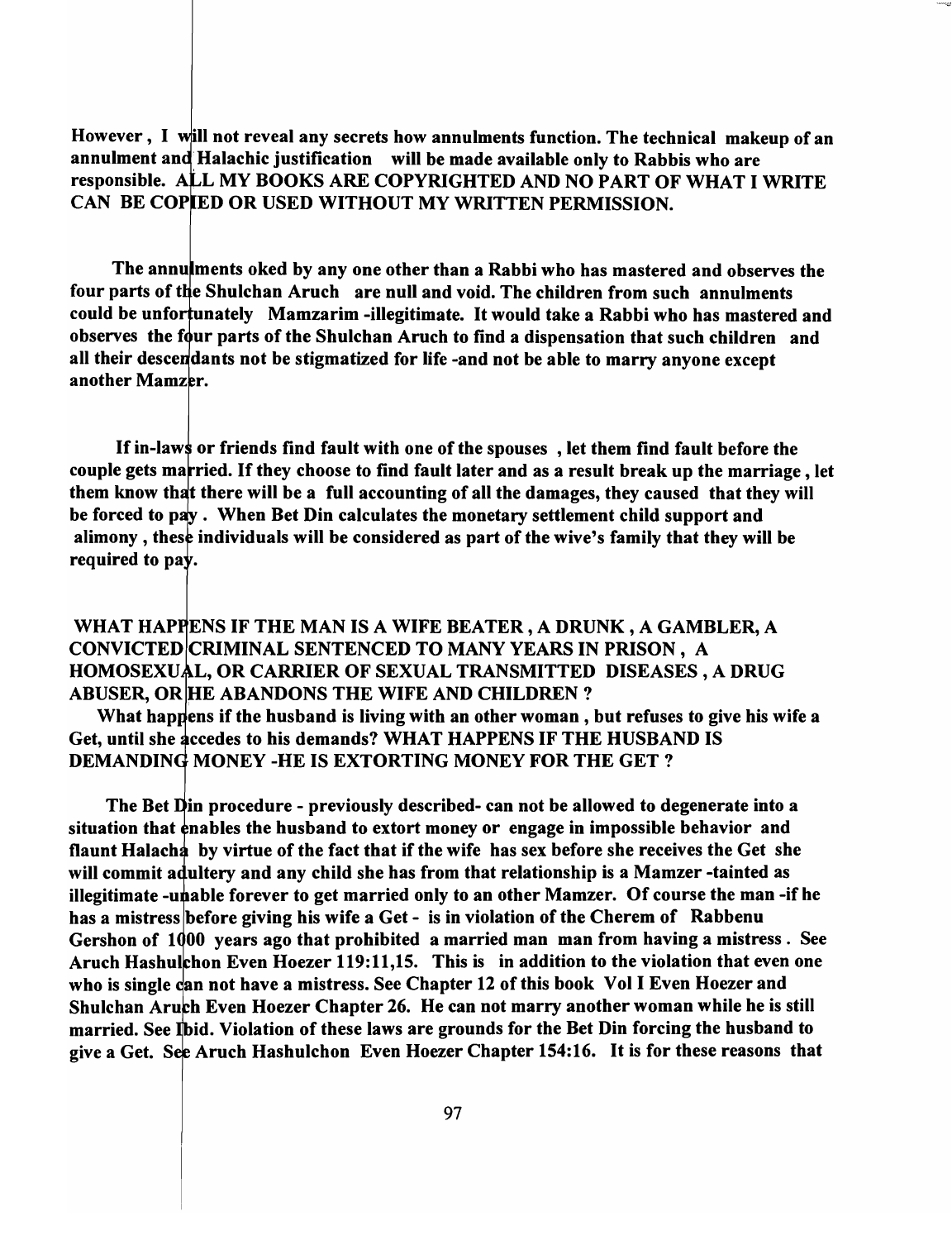I wrote all my books to show that equity can be achieved by Bet Din annulling those marriages where the husband is exploiting Halacha for his selfish and immoral ends when it is impossible to have him give a Get. All social and legal pressures have been tried to no avail.. Bet Din must adopt a flexible approach to serve equity for both sides. In VOLUME I AND II OF EVEN HOEZER CHOSHEN MISHPOT, I ELABORATE AT VERY GREAT LENGTH REGARDING THESE ISSUES. BET DIN MUST MAKE SURE THAT THE WIFE AND HER FAMILY AND FRIENDS ARE NOT LYING AND INVENTING ALL THESE ACCUSATIONS AGAINST THE HUSBAND EVEN THOUGH THEY DO NOT HAVE ANY BASIS. Proof must be produced by the wife her family and friends to substantiate their allegations. . It is very possible that the wife and her family and friends are lying and hoping that they can get away with murder. When it comes to marital disputes not video taped or recorded, spouses have little to fear that they will get caught red handed with an outrageous lie condemning their prior spouse, especially where their freedom is involved to get a Get or annulment. They will be tempted to lie when great issues such as child support and alimony; as well as, custody and visitation rights are involved. They will not hesitate to encourage and intimidate their children to lie and falsify facts. See Aruch Hashulchon Even Hoezer 154:61 They will exploit the natural feelings of most young children to favor their mothers to testify against their fathers. Their testimony is not emphasized not believable in a halachic trial. It is up to the Bet Din to ascertain the truth. Bet Din if possible should interview all the people who testified in court. If it is not possible then all the court evidence may be taken -with a very large grain of salt- as circumstantial evidence. Every situation is different. Finding of "facts" by the civil courts may be integrated as part of circumstantial proof together with the reading of all transcripts of all evidence given in the civil courts by all litigants, witnesses, expert witnesses court appointed social workers, psychologists, psychiatrists, police reports, on all issues relating to this marital dispute. But Bet Din must be very vigilant that the wife and her friends lied to the court and to all the social workers, psychologists and psychiatrists. Bet Din MUST FOLLOW ALL THE LAWS OF THE FOUR PARTS OF THE SHULCHAN ARUCH TO ASCERTAIN THE TRUTH. What courts accept as truth and facts are not necessarily truth and facts according to Halacha. ONLY A RABBI WHO HAS MASTERED AND OBSERVES THE FOUR PARTS OF THE SHULCHAN ARUCH CAN PARTICIPATE. A Rabbi who does not possess these qualifications is forbidden to participate in a Rabbinical trial, or to adjudicate any question of Jewish law or to officiate at weddings or divorces, no matter how many law degrees from law schools he possesses. If he does participate circumstantial evidence exists that he violated some, many or most of the laws related to Giten and marriage, since all the laws are inter related. One who never mastered these laws, how does he know if he did or did not violate them ? He does not know that they exist. It is possible that what he did is null and void. I am not disqualifying any one. I am not saying that a woman who received a Get from them is still married.

See Ramo Even Hoezer 77:3 who agrees that in such instances as I explored above Bet Din can coerce the husband to give a Get, provided he did not inform the wife of these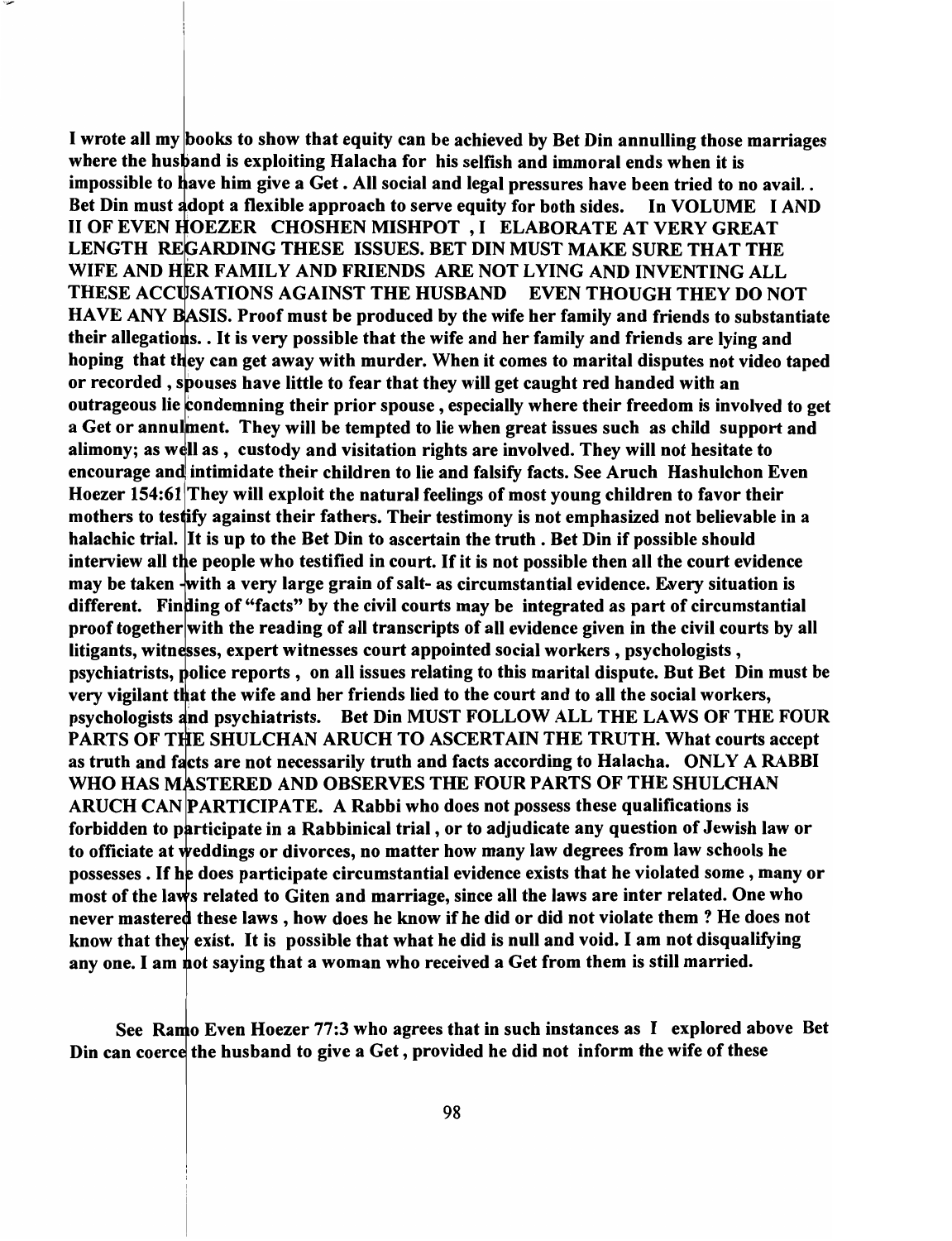mentioned allegations prior to the wedding. This is the source that Rav Moshe Feinstein uses to annul marriage in Igros Moshe Even Hoezer Vol  $1 \# 79, 80.$ . Even though we rule that a wife can no longer argue mous alai -my husband disgusts me, but if the above mentioned allegations occur, the husband can be forced to give a Get. This is true if they occur soon after the marriage  $\dot{\mathbf{\sigma}}$  even after the couple have several children. See Even Hoezer summary of position of Bais Shmuel  $77\{1\}$  and Bach -in summary  $77\{4\}$  end Chapter 77. This is different than the position of Rav Moshe Feinstein. However, the above allegations must be proven to the satisfaction of Bet Din following all the rules of evidence in the Four Parts of the Shulchan Aruch, then the husband can be forced to give a Get. CIRCUMSTANTIAL EVIDENCE CAN BE USED. See Ibid above and Aruch Hashulchon Choshen Mishpot 15:3.4: 35:13: 37:22: end. This is so since it is impossible to have kosher witnesses around to testify all details of a marital dispute. Bet Din must use common sense and use circumstantial evidence to ascertain the truth.

Today when we no longer can force the husband we will annul the marriage. See Bet Yoseph on Tur Even Hoezer 77 : 23 that forcing the husband to give a Get is essentially an annulment. We however insist that a GET BE GIVEN, EVEN IF IT IS FORCED. WHEN WE CAN NOT FORCE A GET, WE WILL GIVE A GET ZIKU - WE SUBSTITUTE FOR THE HUSBAND AND WRITE A GET FOR HIS BENEFIT. See Chapter 1 and 13. See summary of the position of Bais Shmuel and Chelkos Mechokek at end of Chapter 77 Even Hoezer for further substantiation of what I am writing- for many authorities who support this position. See Rav Meir, who holds that under such circumstances as I expore above we will force the husband to divorce his wife. Rav Meir is cited by Mekor Boruch # 17 at Chapter 77 of Even Hoezer with Rav Akiva Eiger Hasholom. See Bais Shmuel summary of his position Even Hoezer end Chapter 77 Summary end of [4] citing Mehram in Mordecai that if the wife substantiates and proves her allegation to the satisfaction of Bet Din, we will force the husband to give a Get - according to those authorities who rule like Rambam, Rashbam and Riff even today. According to Rav Ovadia Yoseph and Rav Eliezer Wladenberg citing Pische Tsuvah on Yoreh Dayoh who in turn cites Node Beyehudah that we in fact can rule like Rambam, Rashbam and Riff and will force husband to give a Get in case of wife alleging that her husband disgusts her. Today when we no longer can coerce the husband, we will annul the marriage. See Igros Moshe Even Hoezer vol 1# 79 end, See Rav Eliyohu Klotzkin Devar Eliyohu # 48 See Rav Moshe Tzeig Ohel Moshe Vol II # 123 , Rav Moshe Rosen, Rav Avrohom Aahron Yudelevitz Bais Ov vol 7 # 11. See Chsam Soffer Even Hoezer # 108 and # 109. In all my books I prove that the Aruch Hashulchon in his vast writings rules that annulments can be used under the circumstances that I permit. I have listed the precise citations many times in my books. In my first 12 chapters of my book, I elaborate regarding the halachic basis of annulments. The other chapters and Vol II are case histories showing the application of these principles. When we can establish multiple grounds for coercing the husband to grant a Get even today many authorities will agree that we will force the husband to give a Get when the wife alleges mous alai -my husband disgusts me. Even Hoezer Chapter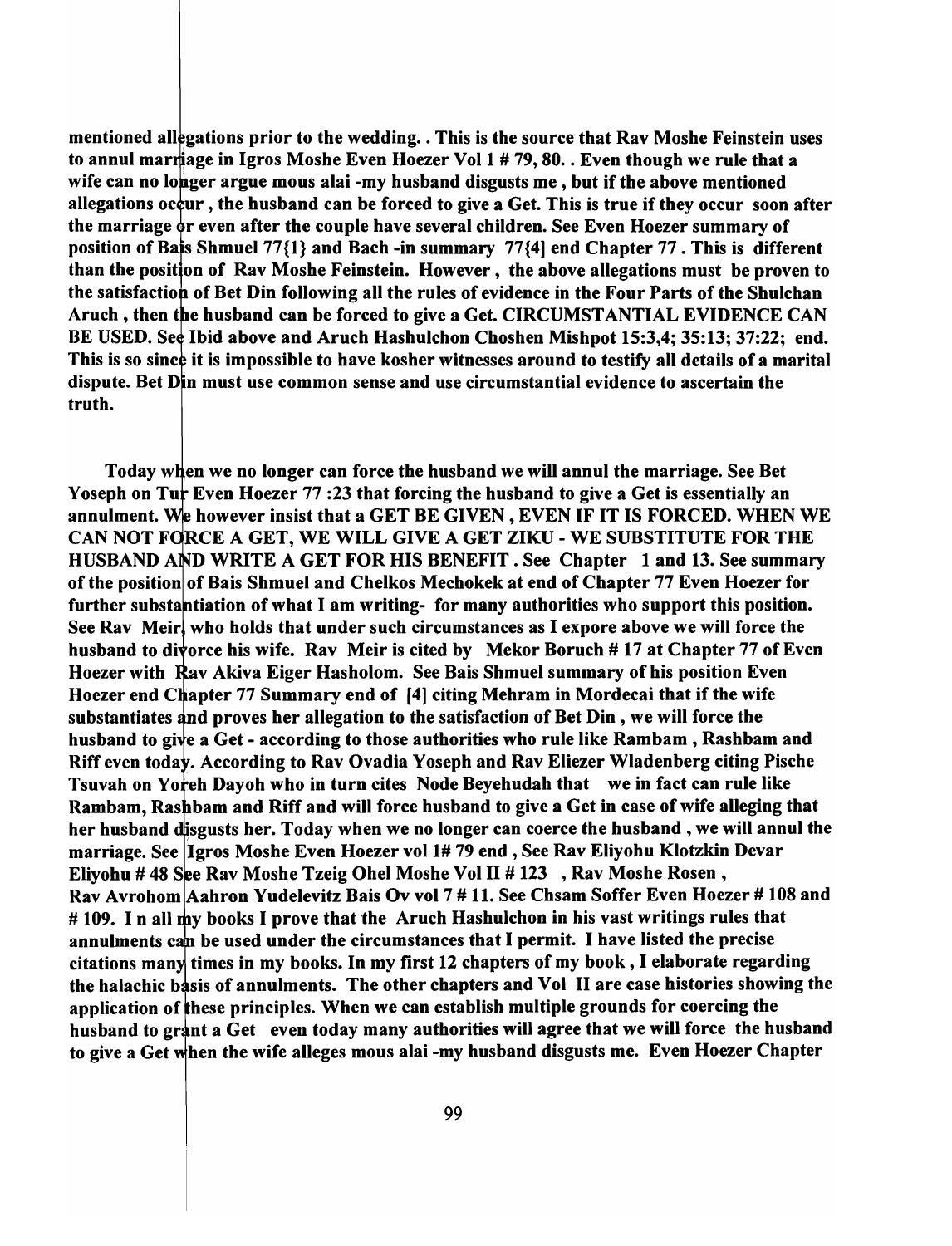77. Thus if we can establish that the wife was forced to marry someone against her will, this fact is another ground to force the husband to divorce her. Such a marriage does not constitute free will and consent of the bride to enter a marriage See Even Hoezer Chapter 42; Aruch Hshulchon Even Hoezer 42:1 .Or if the bride marries in order to get a green card to remain in the USA or to gain entrance into an other country, such marriage lacks consent and intent to have an Halachic marriage. See Responsa Ezras kohen by Rav Kook-First Chief Rabbi of Israel before the founding of the State of Israel; Igros Moshe Even Hoezer. Such deficiency coupled with Mous alai can be used to force the husband to divorce. This is translated in our day and age in the USA and all Western countries where we are not permitted to coerce the husband to give a Get - to annul the marriage. These authorities rule that it is a judgement call on the part of the Hallachic authorities in each generation to ascertain if we should or should not coerce the husband to give a Get? By extension it means today should we or should we not annul marriages of such husbands whom we would have coerced if we were permitted by the civil authorities? How will society be better served-by Bet Din taking an active role and coercing the husband or taking a hands off approach and let the couple reach an agreement on their own after the lapse of years? These grounds must be proven. This is the position of Node Beyehudoh, as cited In Piscei Tsuvah Yoreh Dayo laws of swearing; Responsa Tzitz Eliezer Rav Eliezer Waldenberg, and Rav Ovadia Yoseph in Responsa Yabia Omer. I cited precise citations in other sections of my books. Since we no longer can coerce the husband we will grant the wife a Get Ziku and annul the marriage as we explained in great detail through out all the chapters of all my books and tapes.

THE BOTTOM LINE IS THAT WHEN WE TRY TO BE HONEST AND FIGHT FOR THE RIGHTS OF BOTH HUSBAND AND WIFE WE CAN NOT SATISFY ALL PARTIES AND ALL AGENDAS. WE WILL BE CONDEMNED BY BOTH SIDES. SUCH IS THE FATE OF HONEST ARBITERS. Nevertheless, I have decided not to let - ignorance, malice, condemnations, slander, libel ,chicanery and intimidation that have been used against me to force my silence -veto the publication of my books.. This is a very emotional topic and even discussing the area of annulments provokes the worst in individuals. My attitude toward my detractors is that I state - thank G-d that there exists people brave enough to condemn me and show that I am wrong. Some of my critics are great Talmudic scholars that I respect like the MOATZEI GEDOLEI HATORAH of the USA WHOM I RESPECT. RAV BLEICH AND RAV HERSCHEL SCHECTER ARE ALSO GREAT TALMUDIC SCHOLARS WHOM I RESPECT. OTHER CRITICS I IGNORE. My critics are answered from the various chapters of my books and tapes. . I reserved chapters 1:13, 29, 56, 57 and 58 for those critics whom I otherwise ignore. The chapters that I cite elaborate in great detail. All my critics will, nevertheless, act as a counter weight to offset certain individuals from exploiting and misusing what I write and use Halacha to destroy the institution of marriage and enslave husbands with court ordered child support and alimony. On the other hand, my writings will enable genuine agunot to start an other relationship with the blessings of Halacha. They will not have to wait for ever.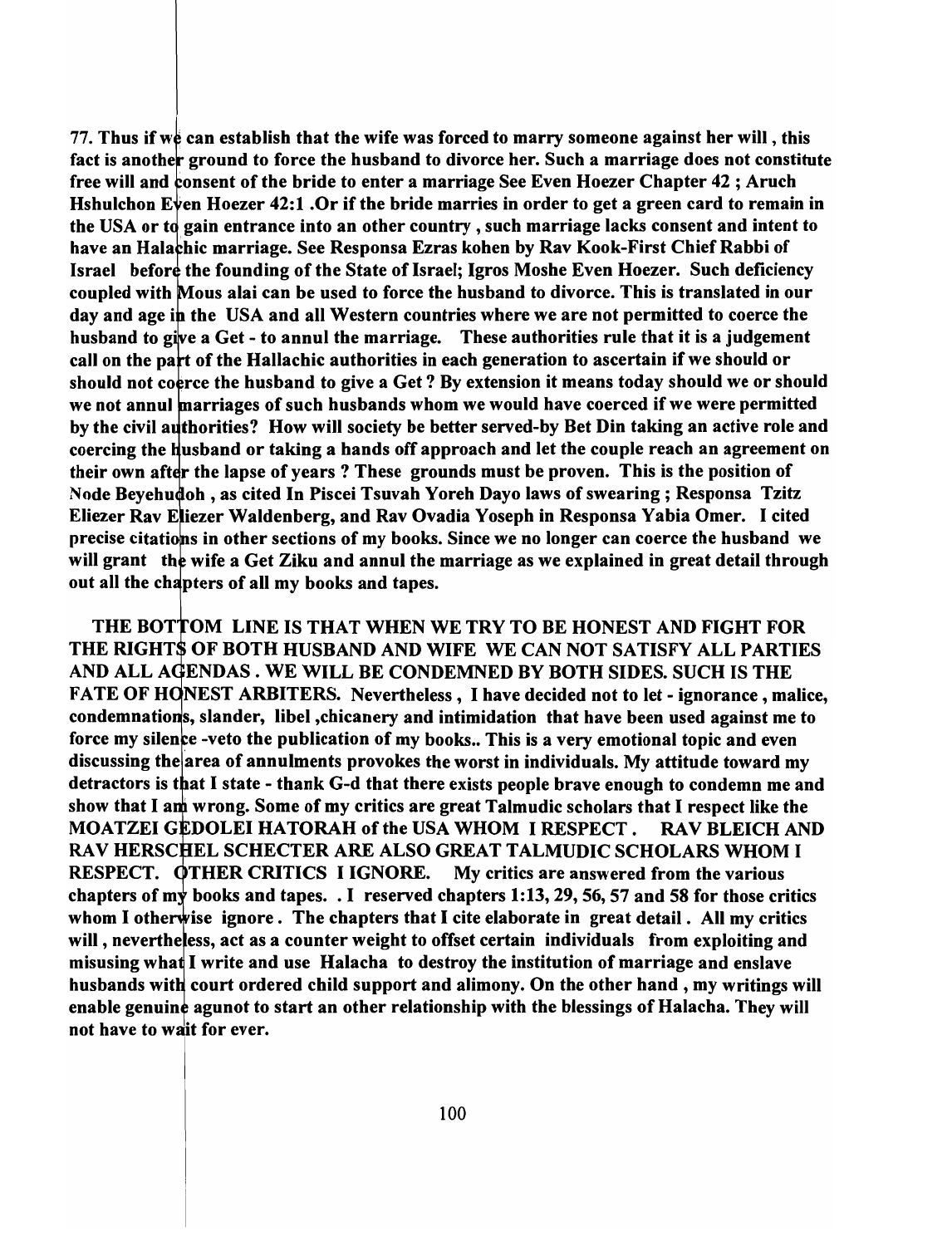I have elaborated in all my writings that once all available options to convince the husband to grant a Get are exhausted with no results, the agunah and her family are ready and willing to observe their side of the ruling of Bet Din, we will then grant a Get Ziku and annul the marriage.

WHAT EVER IS DONE WILL NOT DESTROY THE INSTITUTION OF MARRIAGE. RIGHT NOW THE AGUNAH IS FREE TO FLAUNT Jewish law . She can go to Reform Rabbis or else go to the Conservative Bet Din who will annul her marriage. She can go to the Bet Din sponsbred by Agunah International and have her marriage annulled. She can read the volume by Rav Riskin or the very excellent book called Tears of the Oppressed by Aviad Hacohen . Ray Rackman gets all the credit for enabling the publication of this excellent source book about the sources for annulments. Professor Jackson from Great Britain, who is Orthodox, has contributed greatly in summarizing the issues involved in annulments. Naomi Ragen, the Israeli novelists, has two articles on the web site where she describes the work done by Rav Rackman and myself to free agunot and the violent reception at the hands of the other Rabbis. She also published a letter that I addressed to her in the Jerusalem Post where I answer my cr tics. They are called the Great Agunah Debacle and the Great Agunah Debacle part II. Agunah International .Com has a web site where they cite many sources for annulments. Susan Aronoff describes the problems dilemmas and feelings of many agunot in their encounter with the Bet Din system and husbands who ruin their lives by refusing them a Get. Although I take issue with her in my chapter 60 that appear in my volume II of Even Hoezer. I have a great summary in my table of contents for chapter 60. She must be given credit for advocating the side of agunot and relating graphically the heart rendering problems involved that destroy their lives at the hands of immoral husbands and apathetic Botei Din. I take issue with what the women writing on the web site of Agunah International present as Halacha on many areas that I feel they have not accurately reported or interpreted the issues. That is why I split with Rav Rackman who permits these women to have a role at the Bet Din that I consider as being against Halacha. Rav Rackman, likewise, in a separate website on the internet states that we split because of disagreement regarding halacha-Jewish law. What I am writing now is no revelation. One merely has to type "agunah "on the internet and their web site is revealed. The web cites of my critics, whom I otherwise ignore, are also revealed when one types "aguna" or "Rav Moshe Morgenstern" or "Rav Emanuel Rackman ". I answer these critics - without naming them - in Chapters 1:13; 29;56; 57: and 58. Even though my critics named me with the intention of embarrassing me, I am not interested in stooping to their level.

writing is not revealing anything that already has not been written and publicized. The institution of marriage has not been destroyed by such publications and will not be destroyed with my writings being made public. It will anger my critics who will resort to defame me further and try to isolate me and downplay what I write. I welcome all the debate and feel that Thus I can not be an ostrich and hide my head in the sand. Therefore, what I am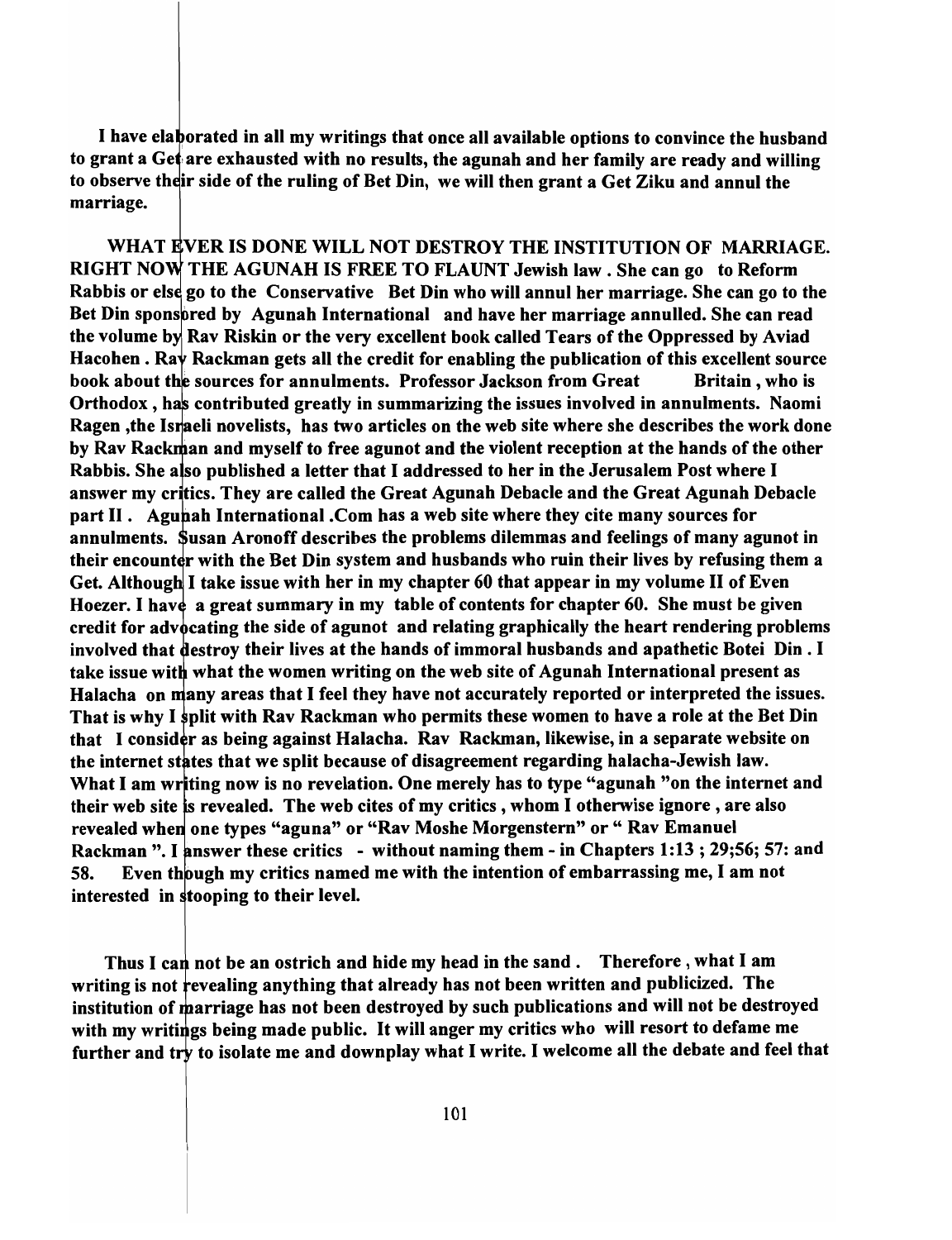all scholarship will be constructive in achieving equity after a number of years for both the husband and wife. We are not living 700 years sago. We have new issue and new challenges that must be faced and answered within the parameters of Halacha. Or else we will become fossilized and irrelevant as a social and dynamic force for eternity. Only such scholarship will perpetuate Halachic Judaism. Torah Judasism was never afraid of diverse ideas. We were strengthened by adversity. Regardless how we feel about diversity the problem of divorce and wives leaving the marriage and requesting a Get and annulments when the husband refused is as ancient as he Torah that G-d gave at Sinai 3500 years ago. The RABBIS FOR THE LAST 3500 YEARS DEALT WITH THESE ISSUES AND WE MUST DO THE SAME. REGARDLESS OF THE OCEAN OF CONDEMNATION FOR ANY POSITION TAKEN OR COMPROMISE POSITION THAT I ESPOUSE. The Chofetz Chaim stated that if a Rabbi is condemned for doing what one honestly believes as being true that is the sign that he is honest and doing the Will of G-d. For if Rabbis would only do what people want they would NOT BE HONEST AND FULFILLING THE ROLE OF A LEADER.

It must be clearly understood that even the Rambam ,the Gaonim and Rabonen Savroye who espouse the principle of Mous alai -my husband disgusts me as grounds to annul marriages do this only after physically forcing the husband to give a Get. Without the husband physically giving a Get, even these authorities agree that there exists no grounds to annul the marraige because of Mous alai- my husband disgusts me. Even the Tzitz Eliezer- Rav Eliezer Waldenberg and Rav Ovadia Yoseph who rule that Mous Alai -my husband disgusts me can nevertheless be employed as a strategy today to annul marriages agree that only if the husband physically can be forced to give a Get, then it can be used when there exists no other way for the Agunah to go free and she will be imprisoned for life. Rav Eliyohe Klotzkin devised the strategy of Get Ziku -WHEN IT IS IMPOSSIBLE TO FORCE THE HUSBAND TO GIVE A Get like is true in all western countries- that I discuss in my book See chapter 1 and 13. Our Bet Din substitutes for the husband and will give a Get for him -a Get Ziku. This I prove takes the place of the forced Get given by the husband. Thus according to those authorities that will sanction forcing husbands even today it is our position that a Get Ziku will substitute for a forced Get. However we will not annul any marriage more than a fraction of one percent of the number of marital disputes. We force both spouses to adjudicate their differences at a Bet Din. - Rabbinical trial.

In Israel they will jail the husband who refuses to obey the ruling of Bet Din to give his wife a Get after all efforts to convince him have failed. They will cancel his drivers license or professional license and in that way force the husband to give a Get. In the USA some judges will jail a husband. Women have been successful in suing their husbands for damages in civil court for denving them the right to a normal sex life -to get married and bear children by denying them a Get. But in all these instances a Get must be given. The Bais Yosf on the Tur rules from halachic authorities that refusing to ransom a husband from imprisonment because he refuses to give his wife a Get at the order of Bet Din can not be construed as a forced Get that will invalidate the Get.

The ruling that the general policy is that we no longer employ the ground of Mous alai-my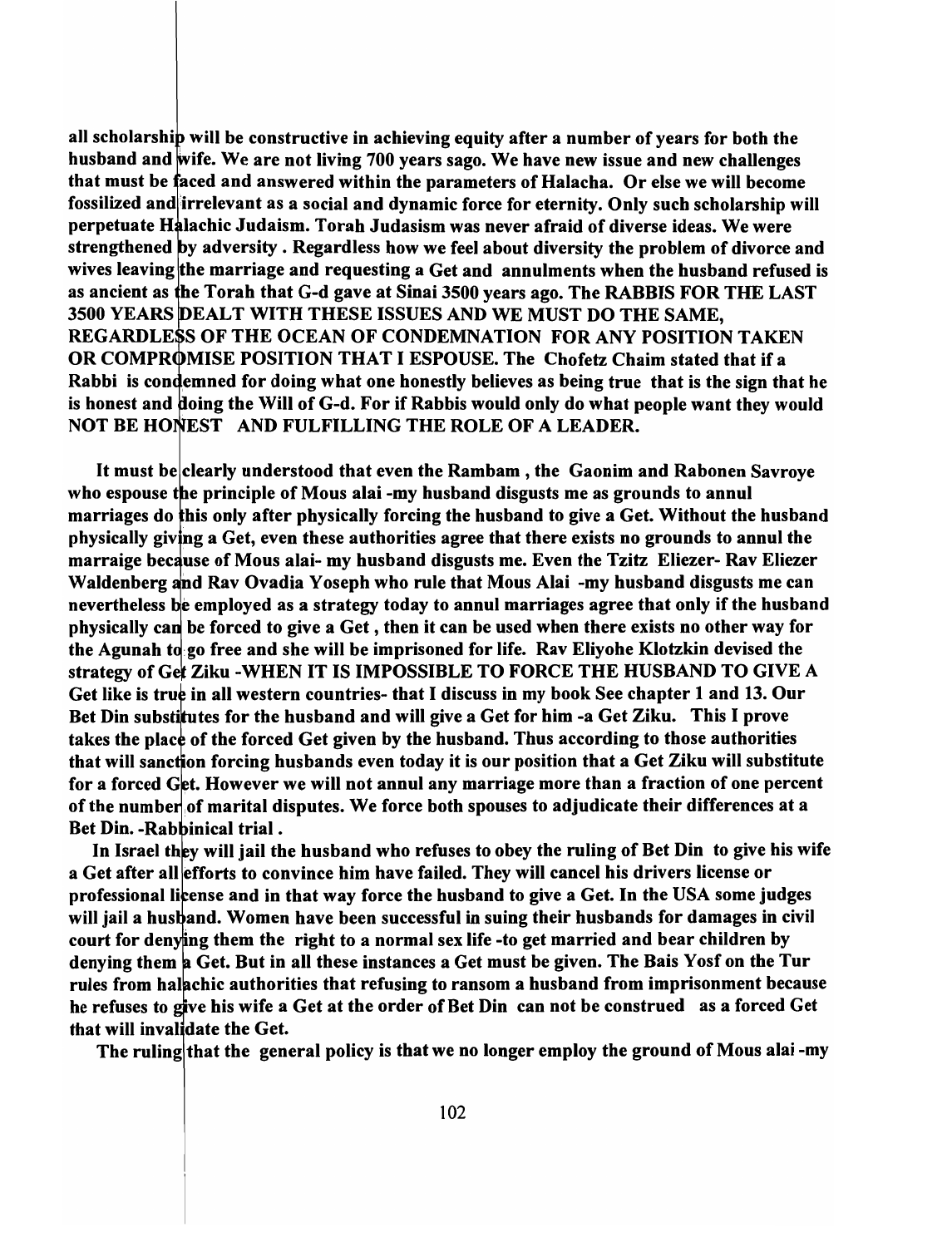husband disgusts me even to force a husband to give a Get at the order of Bet Din is the accepted ruling of all Ashkenazic Jews in Europe Israel and the USA. The Bais Yosef in Tur Een Hoezer  $7/7:22$  cites Respona Mahrik # 57 citing Rav Shlomo ben Horav Rash bar Tzemech that any one who uses this ground of Mous alai to force the husband to give a Get in increasing mammzarim illegitimate children . Rav Vidal Efraim stated that he concurred in this ruling. However, the Ran ruled that post facto that in those communities that still rule like the Rambam if a husband is forced to give a Get and the woman does remarry she is permitted to remain with her husband and post facto the children are not deemed mamzarim -illegitimate. But ab initio she is not permitted to remarry until such time that the husband gives another Get voluntarilly without any coercion. From all what I have written it is crystal clear that if the husband does not give any Get at all forced or voluntary the woman unfortunately remains unable to remarry. As mentioned we will give a Get Ziku that we rule substitutes for a forced Get.

The reason for the opposition to the concept of Mous alai -my husband disgusts me is that women have changed and such a dispensation will provide a pandora box to destroy the entire institution of marriage. 500-700 years ago at the time of the Rosh and the other authorities cited women did not receive alimony or child support when they abandoned the marital home. Today when they do receive alimony and child support there exists a thousand more reasons to oppose annulments on the ground that women and their families will break up marriages since they do not lose anything financially. See Ramo Even Hoezer 17:2; 154:7; Tur Even Hoezer 77: 22-34 with commentary of Bais Yoseph and Bach; Even Hoezer 77 and Bais Shmuel and Chelkos Mechokek Ibid. Obviously, when we have circumstantial evidence that the husband is an individual whom we will force to give a Get as described in Even Hoezer 77 and 154 we will force the husband to give a Get. See Ibid Even Hoezer 17:2 and 154:7 See Bach in Tur Even Hoezer and Bais Shmuel Ibid Chapter 17:4 citing Bach; Pischei Tsuvah Even Hoezer 17:9 citing Bais Meir. In our day and age when we no longer can coerce the husband we will annul the marriage after a Bet Din trial. The Bet din must be composed of Rabbis who have mastered and observe the four parts of the Shulchan Aruch. This is done after all legal and social venues to convince the husband have been EXHAUSTED to no avail. BUT ALL THE ANNULMENTS SHOULD NOT BE MORE THAN A FRACTION OF ONE PERCENT OF ALL DIVORCES.

THE HUSBAND SUBSIDES THE WIFE'S LEAVING THE MARRIAGE, REGARDLESS TO THE COST FINANCIALLY TO THE HUSBAND AND DETRIMENT TO HIS MENTAL AND PHYSICAL HEALTH. ANYONE COUNSELING THE WIFE TO BREAK UP THE MARRIAGE OR THE WIFE HERSELF WILL BE HELD ACCOUNTABLE TO PAY FOR ALL THE DAMAGES THAT THEY CAUSED. THIS MATTER WILL BE ADJUDICATED AT A DIN TORAH -RABBINICAL TRIAL THAT WILL DEAL AS A PACKAGE DEAL THE GIVING OF THE GET THE QUESTION OF CUSTODY, SITATION ,SUPPORT FOR THE CHILDREN AND ALIMONY. THE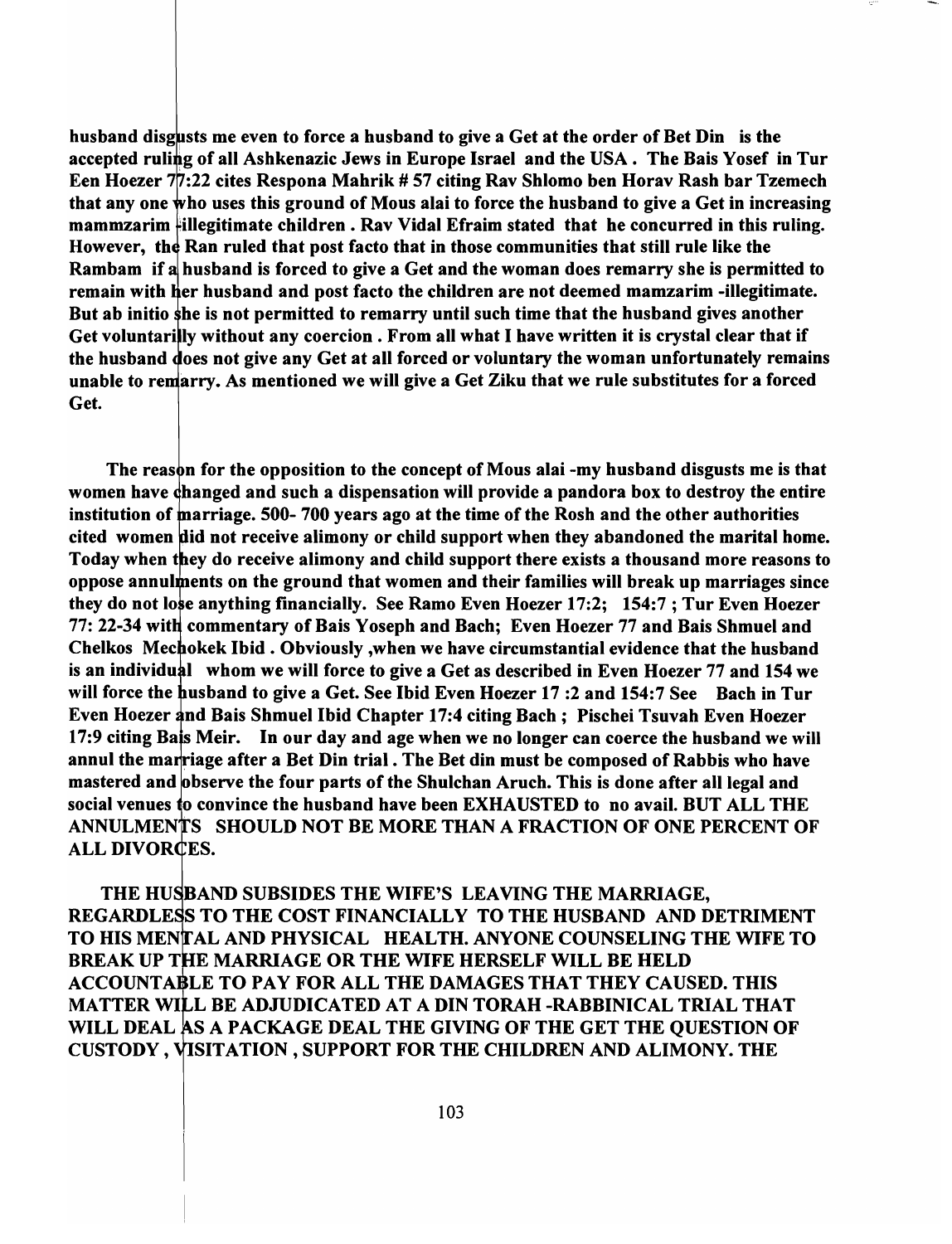### SAME PROCEDURE WILL BE FOLLOWED IF THE HUSBAND INITIATED THE DIVORCE AND BROKE UP THE MARRIAGE. WE WILL DEAL WITH THOSE WHO ADVISED HIM TO BREAK UP THE MARRIAGE IN THE SAME WAY AS WE DEAL WITH THOSE WHO COUNSEL THE WIFE.

Even if the women will leave anyway, as most feminists argue today, but the husband still has the veto power of not granting a Get until his interests are satisfied. What right do we have to destroy the husband's last line of defense? This is a very serious question that the honest and scrupulous Bet Din must resolve. The Bet Din must also resolve to rescue from eternal imprisonment the genuine agunah. See Aruch Hashulchon Choshen Mishpot 386:11 The Bet Din must make sure that they are not sued or physically hurt by the losing party. An attorney who is an expert in divorce and tort law must be consulted before the bet din does anything that can be challenged in civil court-that effects any party. Sometimes the prudent course is not to get involved and let others be the heroes and brave being sued or hurt. In this area the overwhelming majority of divorce cases are resolved by the traditional procedure without using any dispensations. Not only does one avoid the very grave issues involved with annulments; but more important the Bet Din is not an accessory of imprisoning the husband who is now the agun. He can not remarry because of the heavy burden he is forced to carry by the civil authorities. Divorce carries a price for the wife and her family who had a hand in the break up of the marriage as well as the husband and his family. Breaking up a marriage has very grave consequences.

What these authorities opposed annulments on the grounds of Mous Alai -my husband disgusts me applies equally as well to all the other grounds mentioned in all my books and tapes in Hebrew or in English. They apply as well to the dispensation that I discuss later in this book that we can not prove that the witnesses are competent in accordance to Hallacha. I state that unless proof exists that the witnesses have not violated any law between man and man or man and G-d or that the witnesses are saints there does not occur any marriage post facto. This law can not be applied in the overwhelming percentage of all divorces-99% plus that come to Bet Din. Otherwise you have the same outcome to the institution of marriage -it will be destroved. The same fears expressed before are existing regarding this method and all the other methods I write about of annulling a marriage. I have written all my books and recorded tapes to be used by Rabbis who will not use these methods other than only a fraction of one % of the time. Only in very isolated cases where every conceivable method to free the agunah has been tried to no avail, social sanctions and civil court sanctions have not moved the husband to give a Get, the agunah and her family are willing to obey all the rulings of Bet Din regarding alimony child support custody and visitation rights and, nevertheless, the husband refuses to give a Get, then and only then does the Bet Din have the authority to use the annulments explained in this book. It is then a question of rescuing an a genuine agunah from eternal imprisonment.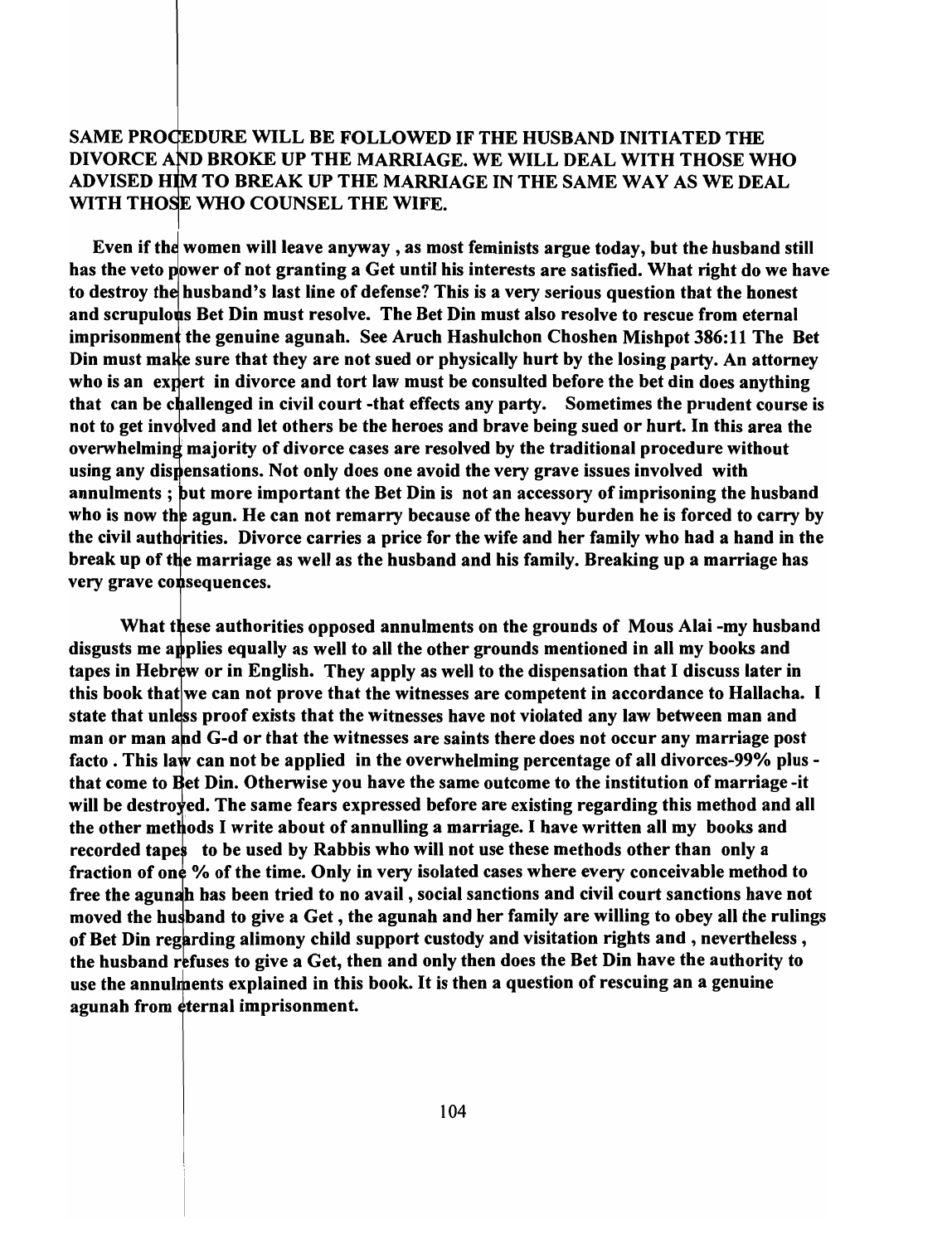If there exists individuals who will abuse the information I provided and not meet all the requirements that I am stating, I bear no responsibility. They presently are free to go to the internet and type "agunah", and they will see a whole group of individuals who are not religious- Reform Conservative and feminists .The non Orthodox will bombard them with their ideas why the agunah should flaunt accepted Hallacha. It is a symptom of the degeneration of our generation that lay people who have never studied Halacha hold themselves out to give opinions and promulgate Halachic rulings. It normally takes 10 years of intensive study to qualify for ordination of Smicha and a lifetime of study to master and observe the four parts of the Shulchan Aruch. Only one who has attained this stage of learning is qualified to rule on agunah matters.

NO ONE WOULD DARE GIVE OPINIONS HOW TO PERFORM BRAIN SURGERY UNLESS HE OR SHE IS QUALIFIED AND HAS ALL THE TRAINING AND EXPERIENCE. BUT ALL THESE FEMINISTS AND DO GOODERS BY OSMOSES HAVE BECOME EXPERTS IN HALACHA REGARDING AGUNOT. AND HOW TO ANNUL MARRIAGES. Rabbi Riskin wants the Israeli government to pass legislation annulling marriages. This suggestion is opposed by all Hallachic authorities.

Rashi on Chumosh -Pentateuch- Berashis explains the verses that uses the plural when referring to  $G<sub>r</sub>$ d before creating man. Isn't the Torah afraid that people will begin to believe that G-d has partners and there is not a pure monotheism ? Rashi answers that G-d consulted with the angels before creating man-that is the reason the plural is referred to  $G-d$ -to teach people modesty that even if you know what has to be done you ,nevertheless, consult with others out of respect to them. Rashi adds that if people will want to err and interpret this verse that G-d has partners and there is not pure monotheism, let them err. The Torah does not have to be edited to prevent misinterpretation. This thesis has been applied each time a book is printed that contains dispensations in any area of Jewish Law. There always exists the danger that people will abuse the dispensations and misuse them. But because of this contingency they can not be allowed to have a veto power not to permit the publication of annulments for genuine purposes. In this case we will not be paralyzed and let these annulments die and genuine agunot remain imprisoned to eternity because of the unscrupulous. The unscrupulous do not need any dispensations. They will have sex with other men while they are still married, certainly once they receive a civil divorce. We do not speak to them or have to be concerned about them. This was the ruling of the Tur citing his father Rosh and Mehram Merutenberg regarding not using the ground of Mous Alai -my husband disgusts me. If the unscurupulous agunot will have sex any way it is not our concern See Tur Even Hoezer 77: 34,35,36,37,38. I am applying the same concept to state when annulments are not permitted -99% plus of the time; and when they are allowed a fraction of 1%. It is a choice of not abandoning the genuine agunot and publishing these dispensations; or being afraid of the unscrupulous misusing this information and let this information die. We choose to let this information live and we will take our chances regarding the unscrupulous.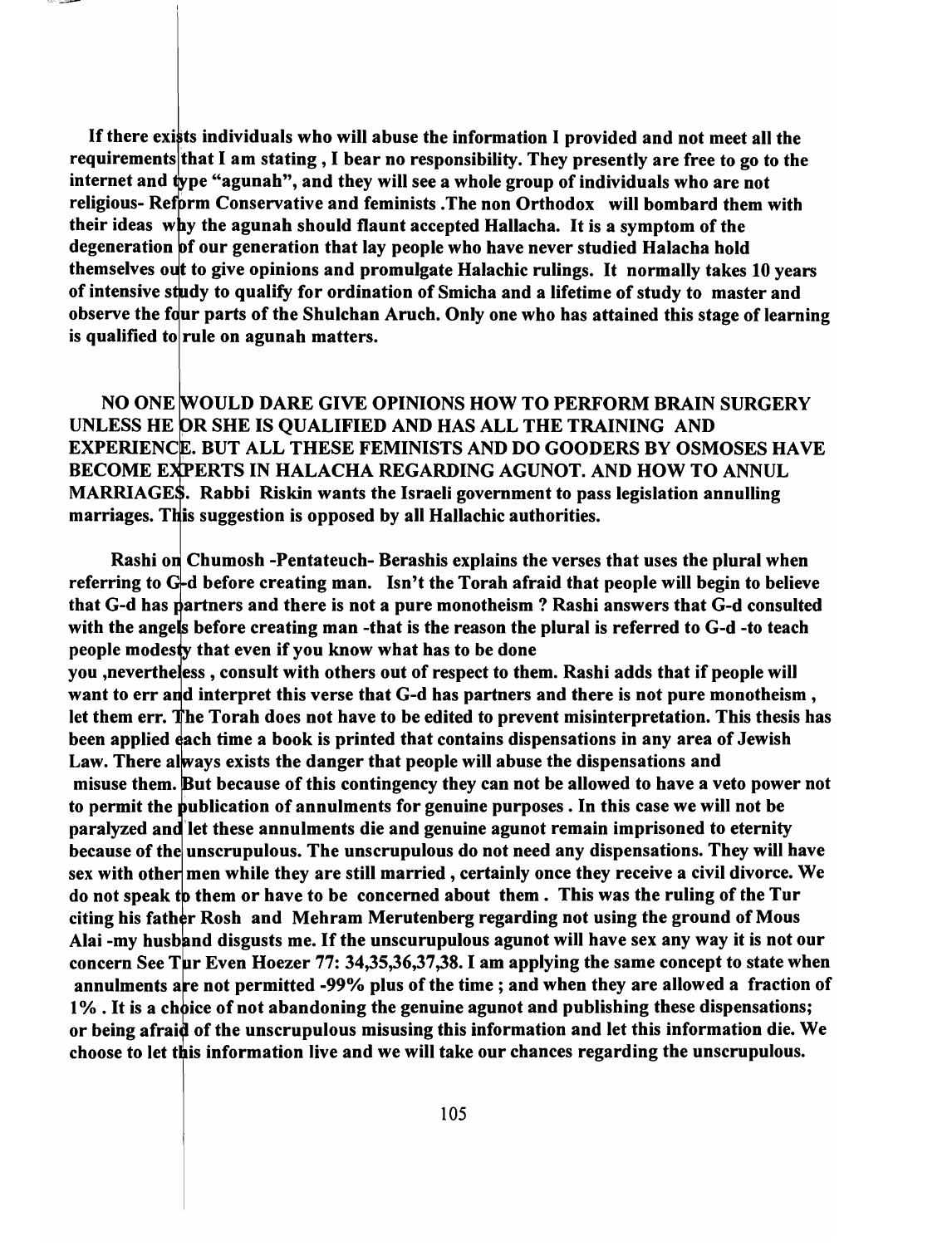Not every one will be provided with a copy of my book. I control the publication and the marketing and sales of this book. Only those individuals who will not abuse and misuse what I write will receive a copy. Rav Moshe Feinstein and Rav Henkin had a similar policy. This always has been the attitude regarding truth and Torah is the absolute truth. Lies and those individuals who distort truth are always exposed.

ANYONE WHO WILL ANNUL MARRIAGES WITH OUT MEETING ALL THE REQUIREMENTS FOR AN ANNULMENT SHOULD KNOW THAT ALL SUCH ANNULMENTS ARE NULL AND VOID. IF THE AGUNAH REMARRIES BASED ON SUCH ANNULMENT SHE WILL BE COMMITTING ADULTERY AND ANY CHILDREN WILL BE MAMZARIM -ILLEGITIMATE. See Aruch Hashulchon Even Hoezer 134:1. ALL OUR ANNUMENTS ARE BASED ON THE THEORY THAT THE HUSBAND CAN BE COERCED HALACHICALLY TO GIVE A GET. SINCE WE ARE NOT PERMITTED BY CIVIL LAW TO COERCE, WE WILL ANNUL THE MARRIAGE. THE DECISION TO COERCE CAN ONLY BE MADE BY A RABBI WHO HAS MASTERED AND OBSERVES THE FOUR PARTS OF THE SHULCHAN ARUCH . ONLY AFTER A TRIAL WHERE BET DIN HAS MET THE STANDARDS REQUIRED BY THE FOUR PARTS OF THE SHULCHAN ARUCH CAN A JUDGEMENT BE PASSED TO COERCE THE HUSBAND. IF THESE REOUIREMENTS ARE NOT MET THERE CAN NOT BE COERCION AND IPSO FACTO NO ANNULMENT CAN BE GIVEN. VIOLATION OF THESE LAWS CAUSES THE WOMAN TO REMAIN IN THE SAME STATUS AS SHE WAS BEFORE-MARRIED AND ANY CHILDREN FROM MAN # 2 - ARE MAMZARIM.-ILLEGITIMATE.

THE RABBIS WHO WROTE THE SHULCHAN ARUCH STATED WHEN COERCION COULD BE MADE AND WHEN IT COULD NOT BE MADE -see chapters Even Hoezer 134 and 154. So too, we are doing the same with annulments. If anyone wants to use this information and bend the laws, they will suffer the same results as when one coerces the husband with but halachic justification- the Get is deemed forced and is null and void. THE RABBIS WHO WROTE THE SHULCHAN ARUCH WERE NOT AFRAID THAT THE UNSCRUPULOUS WOULD MISINTERPRET AND ABUSE THIS KNOWLEDGE AND USE IT IN AN UNAUTHORIZED WAY. WE TOO WILL NOT LET FEAR OF THE UNSCRUPULOUS MISUSING OUR INFORMATION - TO FREE GENUINE AGUNOT-VETO OUR PUBLICATION OF OUR BOOKS - REGARDING ANNULMENTS. WE HAVE GIVEN FULL DISCLOSURE AND MORE THAN THAT IS NOT OUR RESPONSIBILITY. WE ARE DEDICATED TO ACHIEVE EQUITY FOR BOTH THE AGUNAH AND HER HUSBAND. WE HAVE DONE EVERYTHING IN OUR POWER TO PASS ON THIS MESSAGE AND CLEARLY STATED THE REQUIREMENTS WHEN ANNULMENTS CAN BE GIVEN. ALL THE REQUIREMENTS ARE MANDATORY. THERE EXISTS NO EXCEPTIONS. PERIOD. THERE EXISTS NO GUARANTEE NOT TO HAVE THE UNSCRUPULOUS MISUSE THE INFORMATION OTHER THAN TO LET THIS INFORMATION DIE. WE CHOOSE TO LET THE INFORMATION LIVE.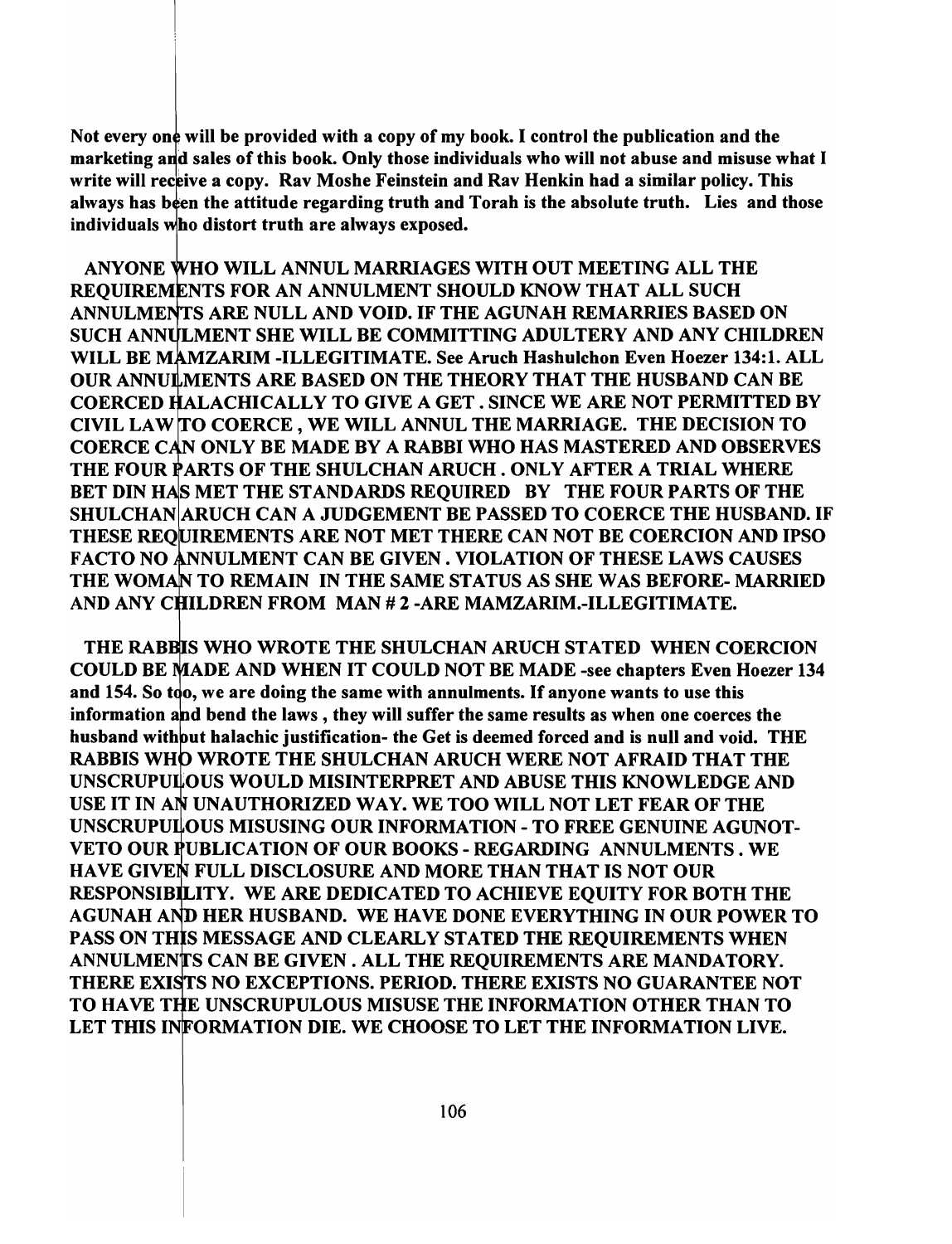THIS IS SIMILAR TO DEMAND THAT WE DELETE THE BASIC PRINCIPLE IN TORAH LAW THAT ALL THE LAWS OF THE TORAH CAN BE VIOLATED TO SAVE-EVEN POSSIBLY -A HUMAN LIFE. ONE WILL ARGUE IF WE REPORT THIS PRINCIPLE PEOPLE WILL ABUSE THIS PRINCIPLE AND VIOLATE ALL THE LAWS OF THE TORAH. OBVIOUSLY THERE WILL EXIST PEOPLE WHO WILL VIOLATE ALL THE LAWS OF THE TORAH. BUT THEY WILL VIOLATE ALL THESE LAWS ANYWAY EVEN IF WE DO NOT REVEAL THIS INFORMATION. THE SAME APPLIES WITH ALL LEGAL SYSTEMS THAT HAVE EXCEPTIONS WHEN THE LAW IS CHANGED NDER DIFFERENT CIRCUMSTANCES. IF SOMEONE WILL LIE ABOUT THE FACTS THAT PERSON WILL BE PROSECUTED AND SUFFER THE CONSEQUENCES. THE SAME IS TRUE REGARDING ANNULMENTS. AS LONG AS WE HAVE FULL DISCLOSURE WE HAVE NOTHING TO FEAR.

\* 1898  $\tilde{\mathcal{C}}$ 

> THOSE WHO SEEK THE TRUTH IN THE END WILL PREVAIL. FOR TRUTH SHALL REDEEM YOU AND SET YOU FREE. THIS HAS ALWAYS BEEN THE ATTITUDE OF TORAH. RAV MOSHE FEINSTEIN WRITES THAT A PERSON MUST BE PREPARED TO EVEN SACRIFICE HIS OR HER LIFE TO WRITE THE TRUTH AND CERTAINLY NOT WRITE FALSEHOOD. IGROS MOSHE.

> THUS IN THE OVERWHELMING MAJORITY OF CASES OF DIVORCE -99% PLUS -ANNULMENTS-USING ALL THE GROUNDS MENTIONED IN ALL MY BOOKS AND TAPES IN HEBREW OR ENGLISH- ARE ONE TRILLION PERCENT FORBIDDEN . IN THIS RESPECT I AGREE WITH THE OVERWHELMING NUMBER OF ORTHODOX RABBIS IN THE USA EUROPE AND ISRAEL WHO OPPOSE ANNULMENTS . THE WIFE AND ER FAMILY MUST SETTLE WITH THE HUSBAND OR ATTEND A DIN TORAH AND FOLLOW THE RULING OF THE RABBINICAL COURT. THERE EXISTS NO OTHER WAY.

> This is similar to the case when a woman argues that the husband is not fulfilling his marital duties. The husband disputes these allegations. The Bet Din does nor force the wife to live with the husband nor forces the husband to give her a Get. The couple must adjust their differences on their own, or accept the settlement of Bet Din. Rambam Ishos chapter 15:15; Aruch Hshulchon Even Hoezer 154:45, 61. ; Even Hoezer 154:7 See Bais Shmuel, Chelkos Mechokek, Pischei Tsuvah Ibid. This is also the ruling of Mehram MeRutenberg and the Rabbis of France and Germany regarding when a woman pleads my husband disgusts me See Tur Even Hoezer 77: 38.

However, in the case of the genuine agunah, the Bet Din will come to her rescue providing she and her family cooperate. If they fail to cooperate with the Bet Din or can cause harm to them, Bet Din should withdraw.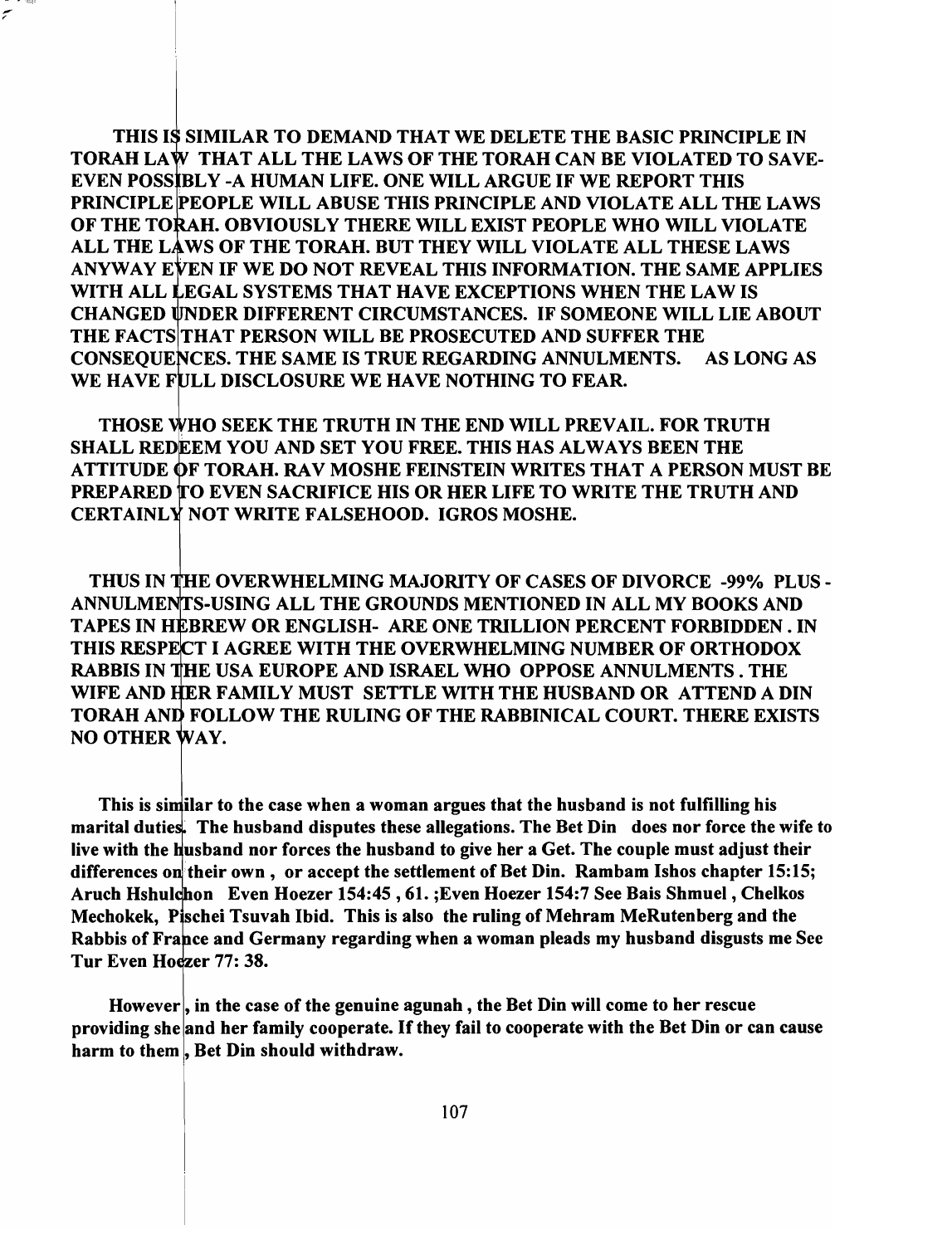If people want out let them not get married in the first place. Certainly not that fast. Let them not have children. If they do get married and have children, they must be responsible and become mature. They must not listen to parents and break up a marriage. See chapter 53. This other face of divorce must be addressed by the Rabbinical Court. That is one of the reasons that motivated Hallachic authorities to oppose annulments -certainly annulments as standard community practice that were never implemented in practice even though in theory they are conceivable. See Bais Y oeph on Tur Even Hoezer end of Chapter  $#28$  in name of Rashbash son of Tashbatz.

Once all these options have been exhausted and the husband refuses to give her a Get then she can come to our Rabbinical Court. We will summon the husband to attend. If he refuses we will proceed with out him. This is done in accordance with Responsa Rashbash  $#46$ . If the ruling of our court is that the husband must give a Get and he refuses we will then Give a Get Ziku and an annulment. . WE WILL ERR ON THE SIDE OF THE AGUNAH. WE WILL NOT RUIN HER LIFE.

Our critics who do not accept our annulments will free an agunah that has similar complaints as those cases recorded in Igros Moshe Even Hoezer penned by Horav Moshe Feinstein. However the agunah must come with the complaint immediately after she discovers it. The complaint must have originated prior to the marriage and the husband did not disclose this problem that the wife finds impossible to live with. This dispensation combines with the instances that the witnesses to the marriage do not meet the criteria of Halacha-Jewish Law and other halachic dispensations such as marriages officiated by Reform and Conservative clergy. However the overwhelming cases of Orthodox agunas do not meet these criteria. Thus unless our methods are used these women remain imprisoned to eternity.

We started freeing agunot in 1996. I formed Bet Din Tzedek Lebayot Agunot a for profit organization in 1997. This organization is 100% in my name. In 1999 Rabbi Rackman and I had serious differences regarding the role of the members of Agunah International in the Bet Din. I also had very serious reservations regarding the halachic accuracy of some of the articles that they published. Some of these articles now appear on the web page of agunah international .com. See chapter 60 for my response. We parted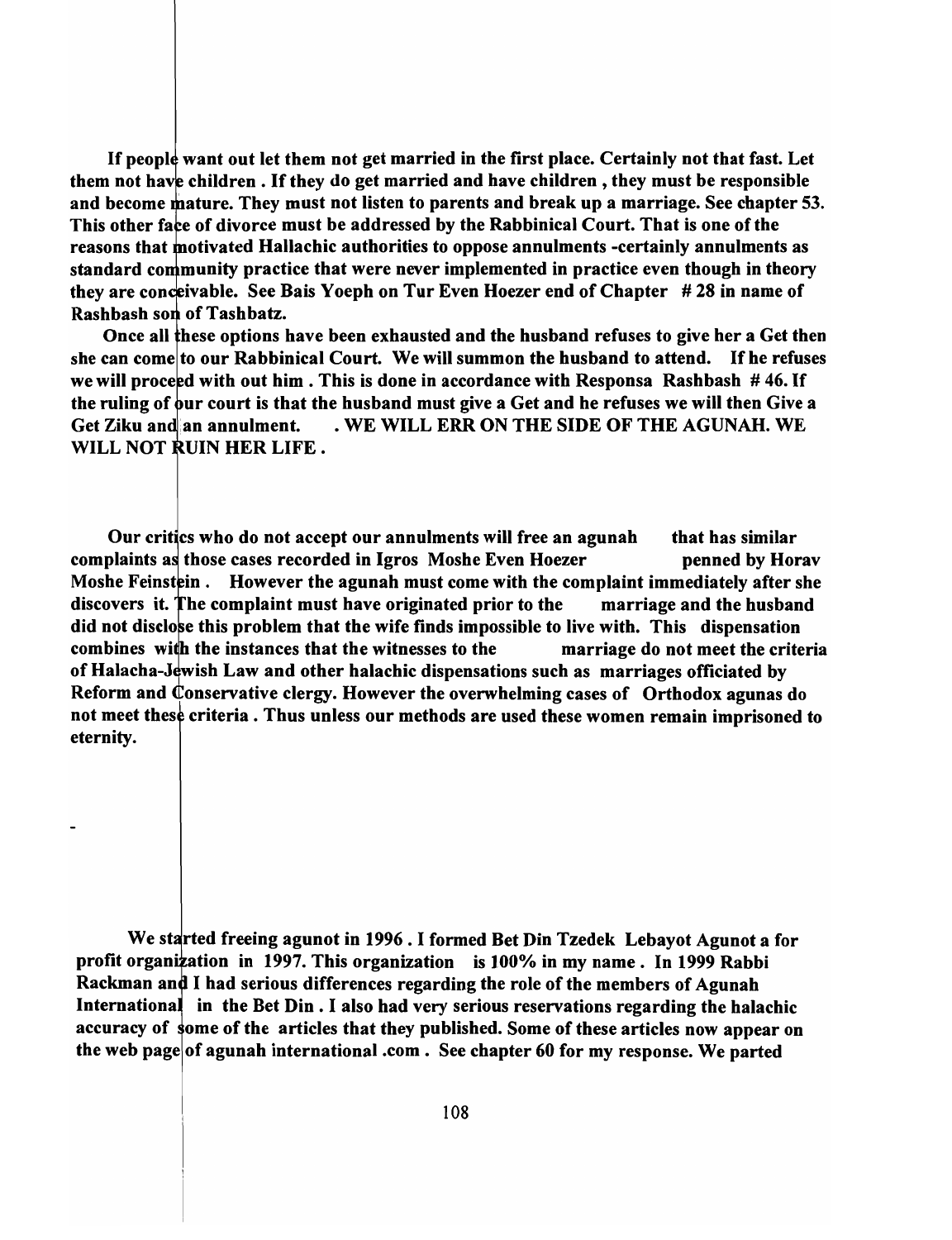company Rav Rackman formed his own Bet Din that enables the women to have the role that I felt was against Halacha.

Now 10 years since we started to free agunot my critics have done absolutely nothing other than be confrontational. All their research has been in effect negative as far as finding a Halachic splution to free agunot. They were unable to follow through on the sources I provided and overcome the problems associated with annulments like I have.

In such a case the prudent agunah will simply ignore them. When one visits a physician who is unable to help you, you abandon him and go to the specialists who can help you. Rav Bleich wrote in tradition close to 30 pages why the strategies used by Rabbi Rackman are not good. He based himself on an ad written in the Jewish Week by the members of Agunah Inc, now known as Agunah International. In March 1999 the Jewish Week carried my letter where I stated the following:

In the last two years Rav Rackman and I together with all the other members of our bet Din have freed over 260 agunot. Over 50 agunot have received Gitten -Jewish divorces from their husbands after their husbands realized that their wives were free anyway without their Get and not in their control anymore. I am the one who prepares all the respona for the agunot that our Bet Din Lebayot Agunot, Inc free.

I have smicha from Mesivta Torah Vodaat and Horav Moshe Feinstein. I than studied privately under Horav Feinstein and Horav Piekarsky . Rav Piekarsky gave me his approbation on my books-Responsa on the Four Parts of the Shulchan Aruch. I also have approbation of Horav Steinberger of Rehovot Israel, one of the greatest sages of the twentieth century on a number of responsa regarding freeing agunot that I wrote.

The ad published by Agunah, Inc on 08-27-98 of the Jewish Week clearly in their name -was not authorized by the Bet Din Lebayot Agunot, Inc nor does it represent the principles and procedures that we use. Not one agunah was freed based on the principles and procedures enumerated in the ad. Agunah Inc is not affiliated with our Bet Din and are not authorized to discuss anything about the Bet Din. To lay at our door the shortcomings of such an ad is another demonstrations of the intellectual dishonesty of our critics. Not one of our critics ever spoke to me or to Rav Rackman inquiring as to the Halachic basis that we use. Without knowing what the facts of the cases are nor the Halacha that we use, they condemn all the 260 Agunot that we freed and the thousands of other agunot that are imprisoned because their husbands refuse to give them a Get. How much confidence would one have in a doctor who would write a prescription with out examining the patient? This is also a violation of hulchan Aruch Even Hoezer 154:220f the Cherem of Rabenu Gershon of not speaking evil of any Get given. It also violates Even Hoezer 11:4, Choshen Mishpot 75:1, Responsa Rav Akiva Eiger 99. It would appear that our critics have crystal balls since prophesy no longer exists.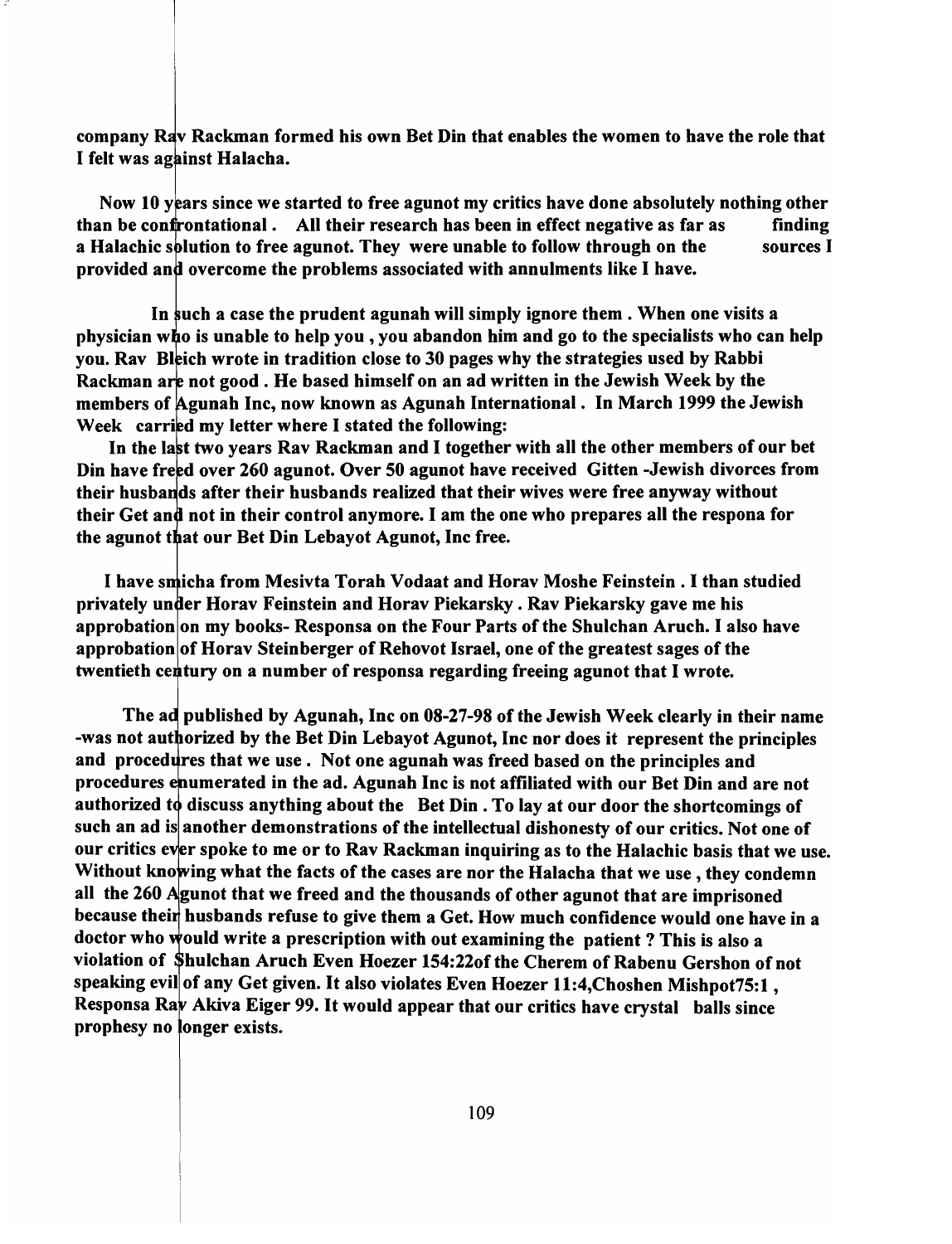av Bleich also wrote a responsa attacking the strategy of Get Ziku that I emplow. I have read his responsas and find that many of his observations are accurate . I have revised my responsa to meet the objections that he highlights. However he and  $\bf{R}$ av Hershel Schechter who also wrote a responsa attacking what  $\bf{R}$ av Rackman and I are doing both fail to come up with any constructive proposals to free the from her imprisonment. Both Rav Bleich and Rav Schechter are great ei Chachomim -talmudic scholars. Their criticism is conducted in a matter fitting a talmudic scholar.

ihave in the past ten years not stooped to the level of those individuals who exploited my unpopularity among many of our critics by working with Ray Rackman and Rav Antelman to free agunot. . These individuals were vicious . I simply ignored them and had nothing to do with them. They stopped their activity against me after a while. since one can not fight a phantom. In time their own viciousness was self destructive. They started up with other individuals who sued them. They started up with individuals who are very popular and the Jewish Press and the Jewish Voice and Opinion joined the fight to destroy the credibility of these individuals. The negative publicity that they suffered is irreparable. My own experience taught me that those individuals who abused me and hurt me publically were self destructive. Given enough time they got what they deserved through the hands of others. I also have for the last few years kept a low profile. I have helped those agunot who need my help, without making waves.

I have elaborated about the reasons why Rav Rackman and I split. I thus set the record straight. This book is a book of Hallachs -Jewish law. It is not a diary of combat. I do not care to wash the dirty linen that exists in public. It will not serve any purpose. In the process I will smear the image of Orthodox Judaism and the Jewish people and show that within Orthodoxy there exists faults that must be addressed. The fact that faults exist and serious faults does not mean that the positive accomplishments that these individuals are doing can be ignored . They are to be applauded and honored for all the positive accomplishments and observance of all the Mitzvot. They must be given credit for all the wonderful work of ministering to the needs of other Jews and the courageous work that they do for the State of Israel IT IS EASY TO FOCUS ON FAULTS. LET US RATHER FOCUS ON THE GOOD AND BEAUTY OF EACH INDIVIDUAL. In our climate of antisemitism I consider focusing on the faults as possibly doing a great disservice to Jews worldwide and in Israel. With all the suicide bombings, roadside shootings threats by Iran to develop an atomic bomb and wipe Israel off the map, killing dozens of Jews every few weeks or months and wounding scores of Jews in Israel it is the duty of every Jew to focus on helping Israel.

Anti Semites conceal their anti Semitism in the cloak of righteousness of supporting the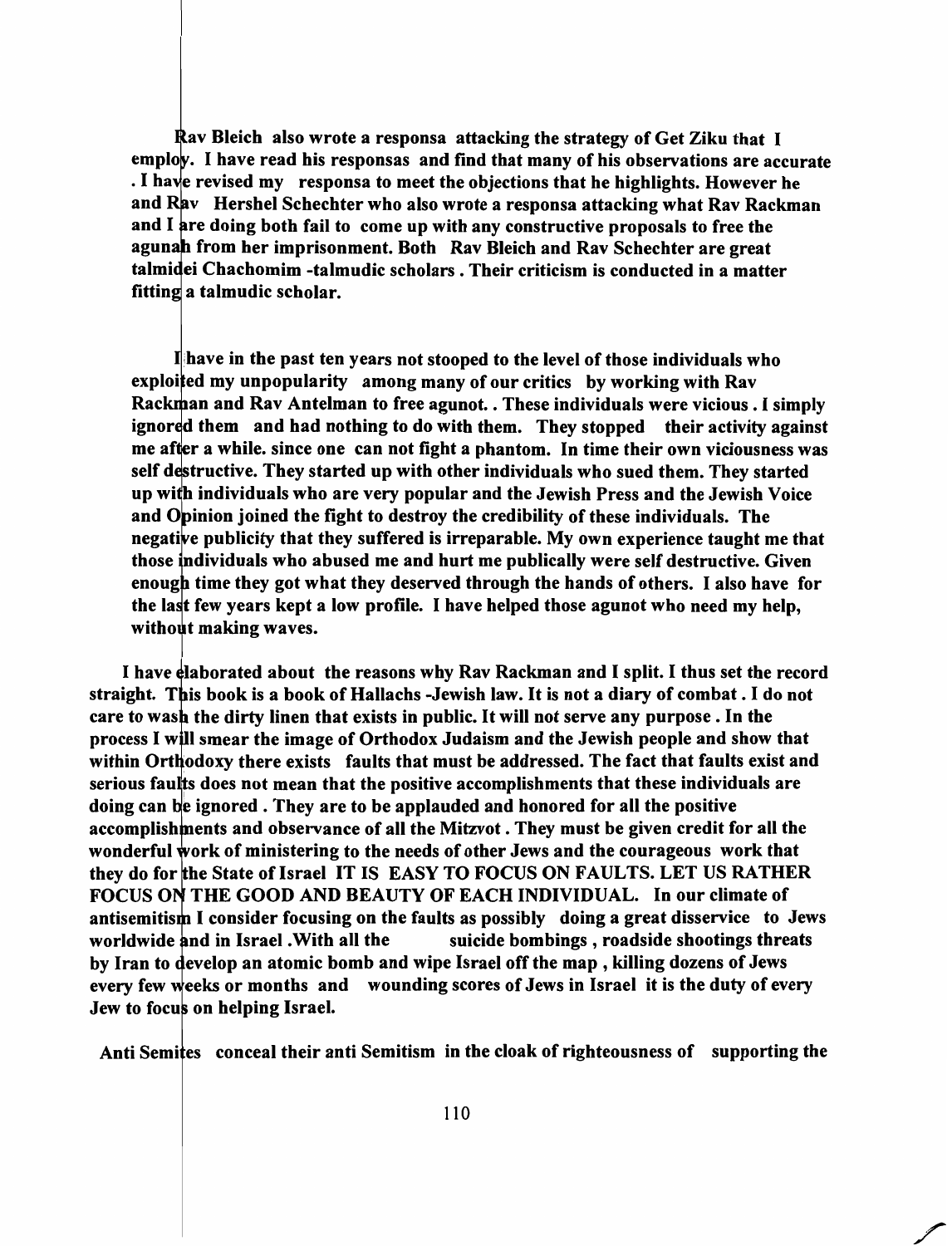legitimate rights of the displaced Palestinians that were created with the creation of the Jewish State of Israel. What they do not mention is that despite the proclamation in 1965 by the Catholic Church absolving the Jewish people for the crucifixion the 2000 year latent anti Semitism is still very much alive. However now it appears in the disguise of being anti Israel and pro Palestinians. Also there exists the competition among the Anti Semites to curry the favor of the Arabs for lucrative oil contracts and lucrative contracts to sell them munitions and other products. These anti Semites have for the past sixty years acted with the most rabid anti Semitism disguised in the cloak of righteousness. If it was not for the USA that defends the Jewish State politically, I wonder what we would have done ? THEREFORE ONE MUST TEMPER ONE'S RIGHTFUL OUTRAGE AT THE EXCESSES OF FELLOW Orthodox, Modern Orthodox, Satmer, Lubvitz, Bobever, Conservative or Reform Jews. No matter how wrong they are and how right we are, let us subordinate our outrage to the greater real problem of Jewish survival and the survival of the State of Israel. Let us not alienate our Christian friends of the far right - who support Jewish rights in Eretz Yisroel. Let us not be carried away with the paranoid arguments that they are trying to tear down the barriers between Church and State or that their ultimate purpose is to convert Jews. They are presently the few friends that Israel has in this world. They are Israel's goodwill ambassadors in Washington. Let us show our appreciation. WE HAVE MORE PRESSING NEEDS NOW. **IT** IS THE SURVIVAL OF JEWS AND Israel If these non Jews arc throwing us a life boat it is our duty to grab it. We must survive. Let all Jews be united in

supporting Israel. Yes, we oppose on Halachic grounds the innovations of non Torah Jews. But let us not kill each other. Let us act civilly. Let us not have a civil war every time some Orthodox or non Orthodox Rabbi gets out of line. Let us ignore them. Let us focus our energy only on Torah. Let us show that Halacha is beautiful. **If** other rabbis do not act like gentlemen and cause a desecration of G-D's Name, let us show that we do act like gentlemen and sanctify G-D's name. Let us act like Rabbi Emanuel Rackman who is known as the gentle giant. Then Jews will not learn from the other rabbis They will learn from us . Let us become deaf dumb and blind to those individuals who act not in accordance with Halacha. Let us act in accordance with halache and ignore the others. We have no other alternative in this climate of open and disguised ant Semitism. We arc forbidden to fight among ourselves because Pekuach Nefesh Doche Kol Hatorah Kulo -The saving of human life supersedes the entire Tora. The saving of Jewish lives against our real mortal enemies who kill us and want to destroy every  $Jew$ . ALL  $\overline{OUR}$ GENUINE OOMPLAINTS BECOME MERELY SQUABBLES IN COMPARISON TO THE REAL THREAT BY OUR MORTAL ENEMIES.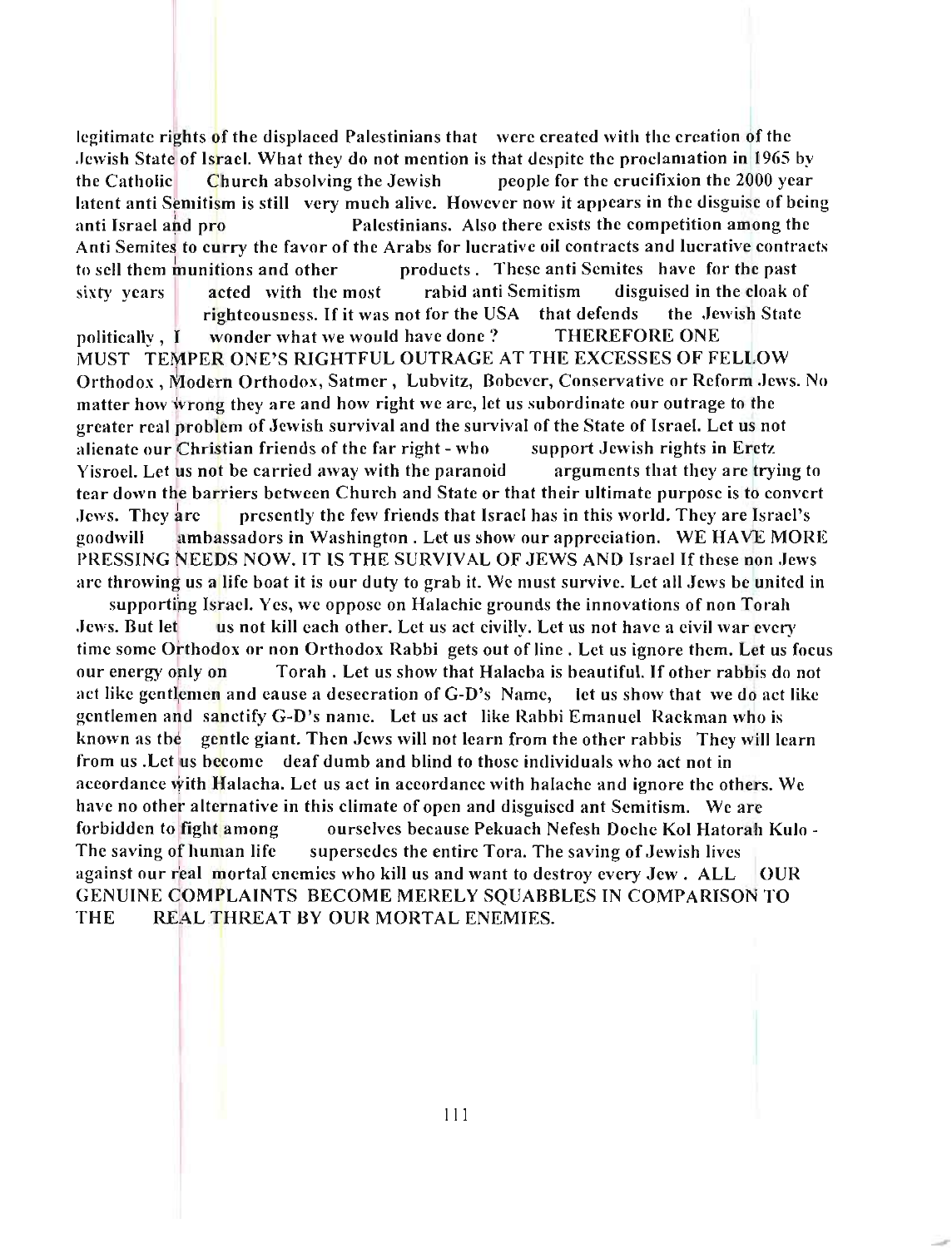There exists many Rabbinical Courts that are honest and are well organized they are not dysfunctional. The wife as well as the husband can choose one Rabbi to represent their interest. The third rabbi can be chosen by the two rabbis or the two litigants. There exist many Rabbinical Courts that charge a nominal fee for their services. However just like a divorcing couple hire an attorney they too must hire a Rabbi. There exists many Rabbis who will volunteer their services pro bonum. THUS THE HUSBAND MAY GIVE A GET WILLINGLY ONCE HIS CONCERNS ARE ADDRESSED BY AN HONEST Rabbinical Court.

There always exists a danger that the information that I am presenting in good faith will be abused, distorted in a manner that I never intended it to be used, borrowed and passed off as their own-which already happened. If one reads my entire book and not a summary or only the table of contents or one or two chapters one will understand the concepts clearly. I elaborate in one area and discuss briefly in an other area. In this respect  $I$  am copying the style that the Rambam uses in his Mishne Torah- the summary in Code of all the Laws of the Talmud. Thus I withdrew the few chapters that I had on the internet www.agunah.com because they lent themselves to distortion. People would not be aware what I wrote elsewhere that qualified what appeared in the chapters in the internet and all the stipulations that I make in my book regarding annulments. Unfortunately there are people who read my book but discarded some of the requirements in order for annulments to be valid in accordance with Hallacha and passed everything off as their own. In addition to distorting what I write they also borrowed my sources and even went as far as copying one or more entire paragraphs from my book without even acknowledging that it came from me. Would they have asked I would have given permission would they have written everything I stated, not distorting my concept. Certainly their distortion is their own and they did me a favor for not associating my name with their distortion. Thus they quote as their own sources the Rashba and Rav Yitzchok Elchonen that both are in favor of annulments. What they omit is the fact that both of these authorities claim that the woman still remains married Rabbinically and possible consequences for the children from man  $# 2$ . In one of my earlier drafts that they copied and passed off as their own that information was missing.

With all the problems of publishing a book, I NEVERTHELESS DECIDED TO PROCEED IN ORDER THAT BONAFIDE AGUNOT NOT BE PENALIZED BECAUSE OF THE UNSCRUPULOUS. I refused a book publisher's offer to publish my book in order to retain control over all the material and reserve the right to change my position regarding what I write when new evidence comes to my attention that my earlier views may have been mistaken. A judge can only state what he sees today even if it is different than what he stated earlier -AIN LEDAYAN ELO MAH SHE AINOV RO'OT.

 $\ddot{\phantom{0}}$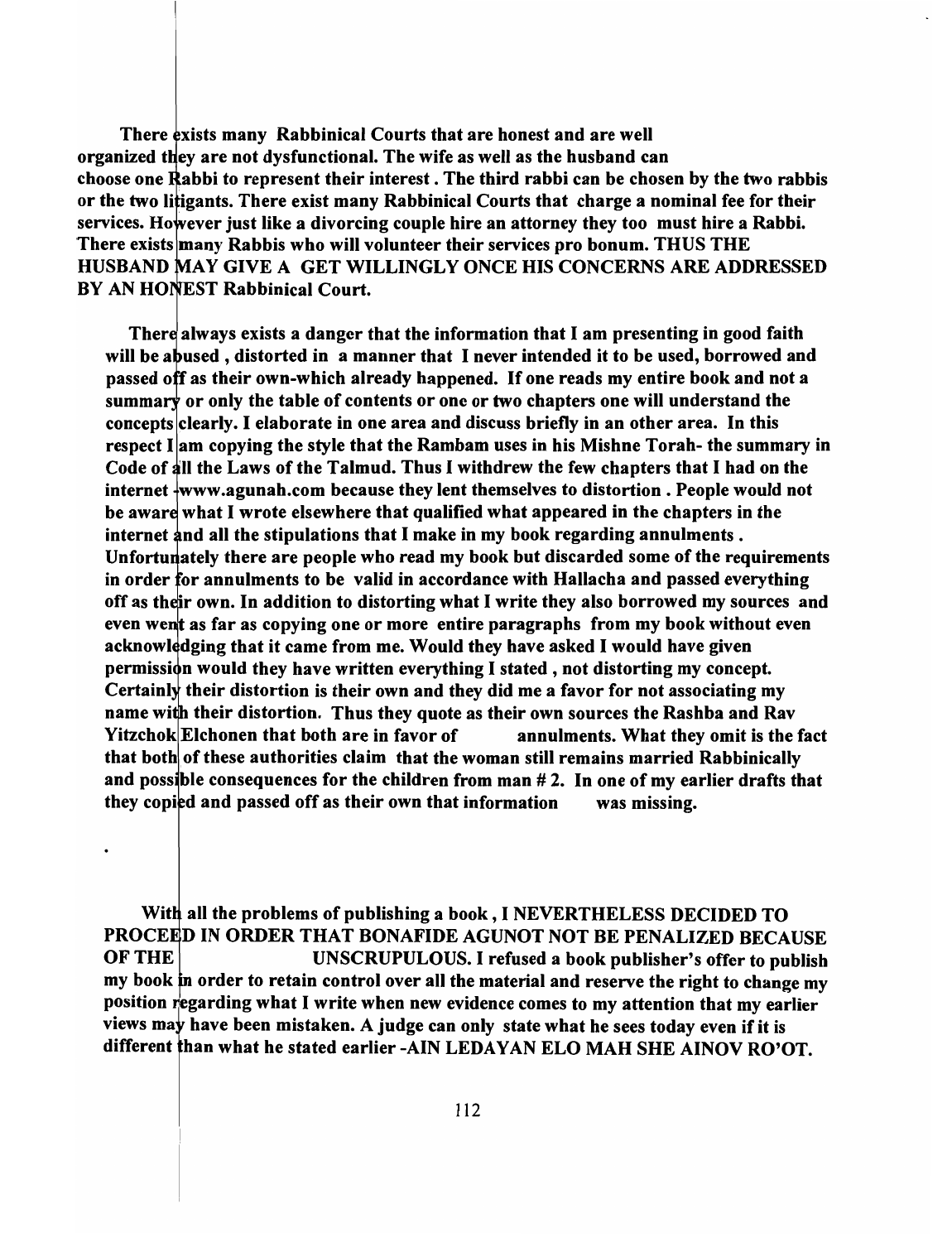#### Intellectual therefore am

honesty is the foundation stone of Judaism and Hallachic Judaism. I publishing this book myself.

I thank G-d for his assistance in granting me the wisdom and health to serve Him by writing this book of Responsa. My prayers are that I do not err and help Jewish women and men and all humans. I thank my wife. If it was not for her I would not have been able to function and write what I did. What I am is thanks to her-she is the greatest person in the universe. This is what Rabbi Akiva declared about his wife and I take him as an example. and cite the Talmud as the source. This is not my invention. One who states something in the name of another has a share in the World to be. Intellectual honesty is the cornerstone of existence.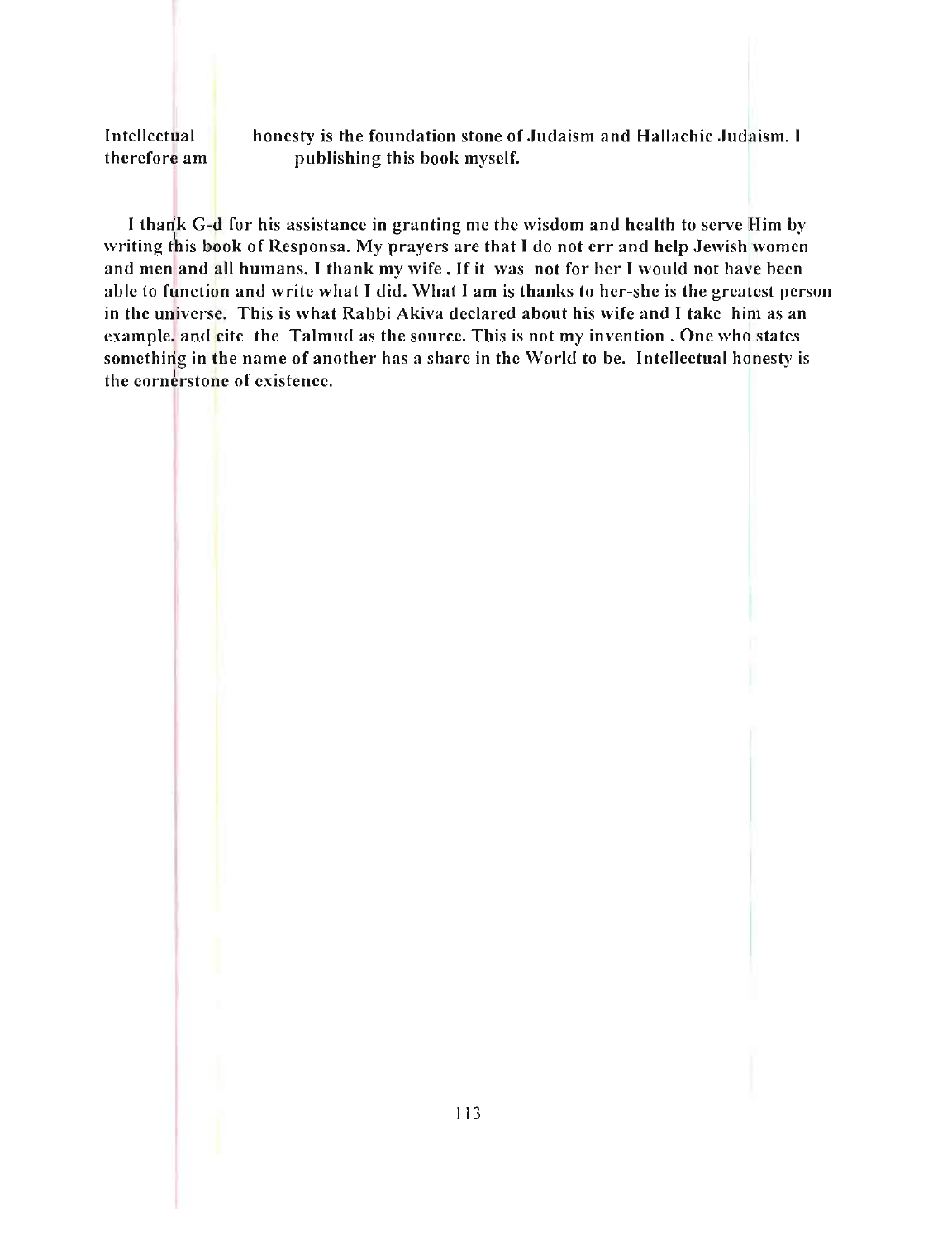#### EVEN HOEZER- LAWS OF MARRIAGE, INTERMARRIAGE, CONVERSIONS, DIVORCE and ANNULMENTS- Hatorot Agnot Bnot Yisroel - This book is available.

YOREH DAYOH- All the Laws of Shechita kosher slaughtering .Traifos, what illnesses render an animal unfit for kosher consumption, what animals , fowl, fish,

seafood  $\iota$  reptiles are deemed non kosher, what parts of the animal is deemed non kosher. Melicha  $\frac{1}{2}$  salting the meat to extract the blood.

Boser V chalav- the prohibition of cooking, frying or consuming together meat and dairy products. Taruvot-the commingling of kosher and non kosher food; who is believed, under what circumstances doubts are resolved; the multiplication of doubts. Visiting the ill, Death, Burial, Mourning. [All above mentioned laws are part of hundreds of audio and video tapes. Some of these laws are in manuscripts and need to be typed. | Summary of Aruch Hashulchon on all Laws of Nida- woman having her period and separation from husband-Ohr Sisel; Laws of Tzedaka-Philanthropy, Triage, [all these Laws are in the form of audio and video tapes. They also have been written. The manuscripts need to be typed]

CHOSHEN MISHPOT [1]-All Business Civil, Criminal Laws -presently part of hundreds of audio and video tapes. [Many of these laws are in manuscript form and have to be typed.]

[2] Halachic Perspective Bio Medical Ethics- Ohr Tziporah-Sanctity of Life determination beginning of Life and instant of Death. Abortions, birth control, removing from life support. This book is available.

[3] The Disabled Jew

Orech Chaim - All Laws of prayer, tephilin, benedictions, the sanctity of the synagogue, Rosh Chodesh -the new month, the Sabbath, the fast days and Jewish Holidays. The prohibition of using electrical appliances and the use of electricity, telephone, radio, television, automobiles, airplanes ships, on the Sabbath and Holidays. The laws of -Passover preparing and eating Matzohs and not using Chometz- bread and related products on Passover. The laws of Shavuot, Tisha Beov, Rosh Hashana, Yom Kippur, Succot Shmini Atzeres and Simchas Torah. Laws of Lulov, Esrog Hadas and Arovot and Succot. The role of women in having a comprehensive Jewish education, praying, benedictions and participating in the synagogue services and all the Mitzvots and having Bar Mitzvoh for boys and Bat Mitzvoh for girls. Commemorating the 2000 years of Jewish hatred, suffering and pogroms in the diaspora that have killed millions of Jews or forced them to convert to an other religion- following the destruction of the second temple and exile of the Jews from Eretz Yisroel. The physical annihilation of the Jew is celebrated by the semi holiday of Purim and the various fasts and Tisha b'Ov. The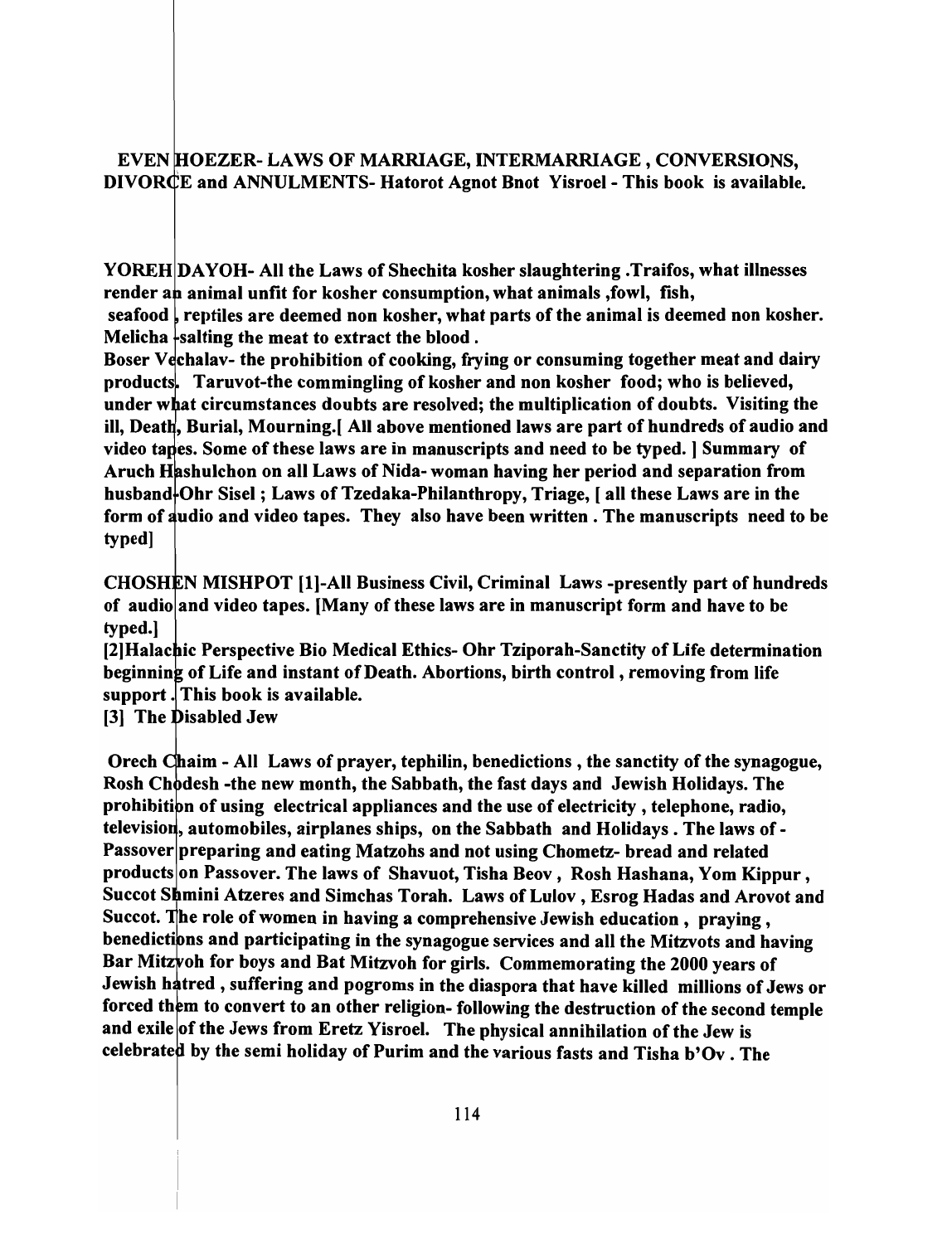attempted spiritual destruction of the Jew is celehrated by Chanukah. This anti Semitism culminated in the holocaust and the murder of six million Jews with the apathy 0 1 actual participation of many countries of the world in their murder, in addition to the Nazis. The miracle of the rebuilding of the modern State of Israel and its continuous wars for survival from the antisemitism that puts on different disguises. These modern tragedies and the beginning of

Jewish renaissance as a people in the land of Israel are separately celebrated by a day of national mourning for the victims of the holocaust and the fallen heroes of the Arab assault against Jews in Israel. We also celebrate a day of national joy and thanksgiving for the miracle of the founding of the State of Israel and its success to survive all the hatred of all our enemies. [All these laws are presently part of the hundreds of audio and video tapes. Many of these laws are in manuscripts that need to be typed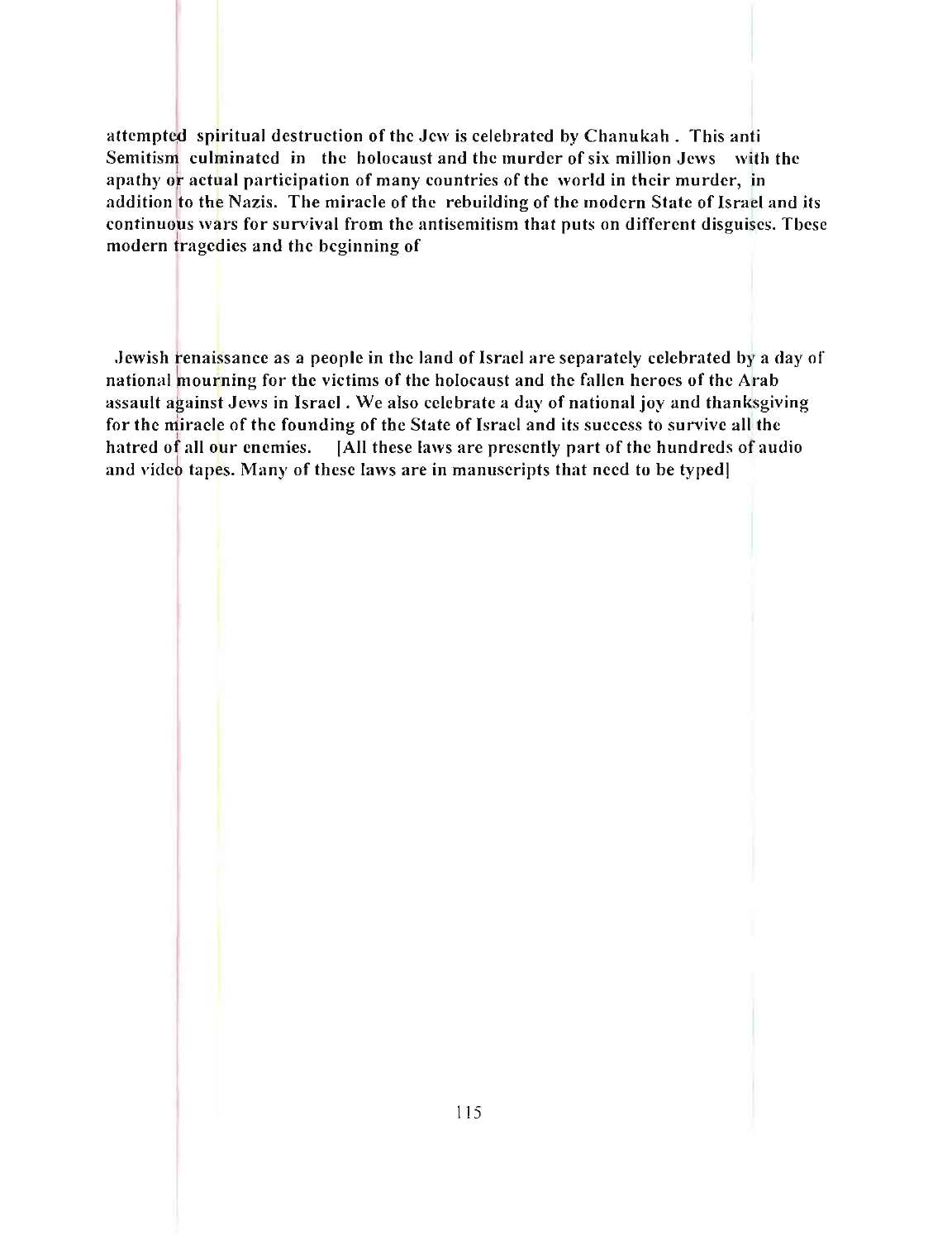## EVEN HOEZER-LAWS OF MARRIAGE, INTERMARRIAGE, CONVERSIONS, DIVORCE AND ANNULMENTS Volume I

Hatorot Agunot Bnos Yisroel-

Emancipation of Chained Jewish Daughters- annulments when the husband refuses a Gct-Jewish divorce in a dead marriage.

Based on the four parts of the Shulchan Aruch-Jewish Law and practice.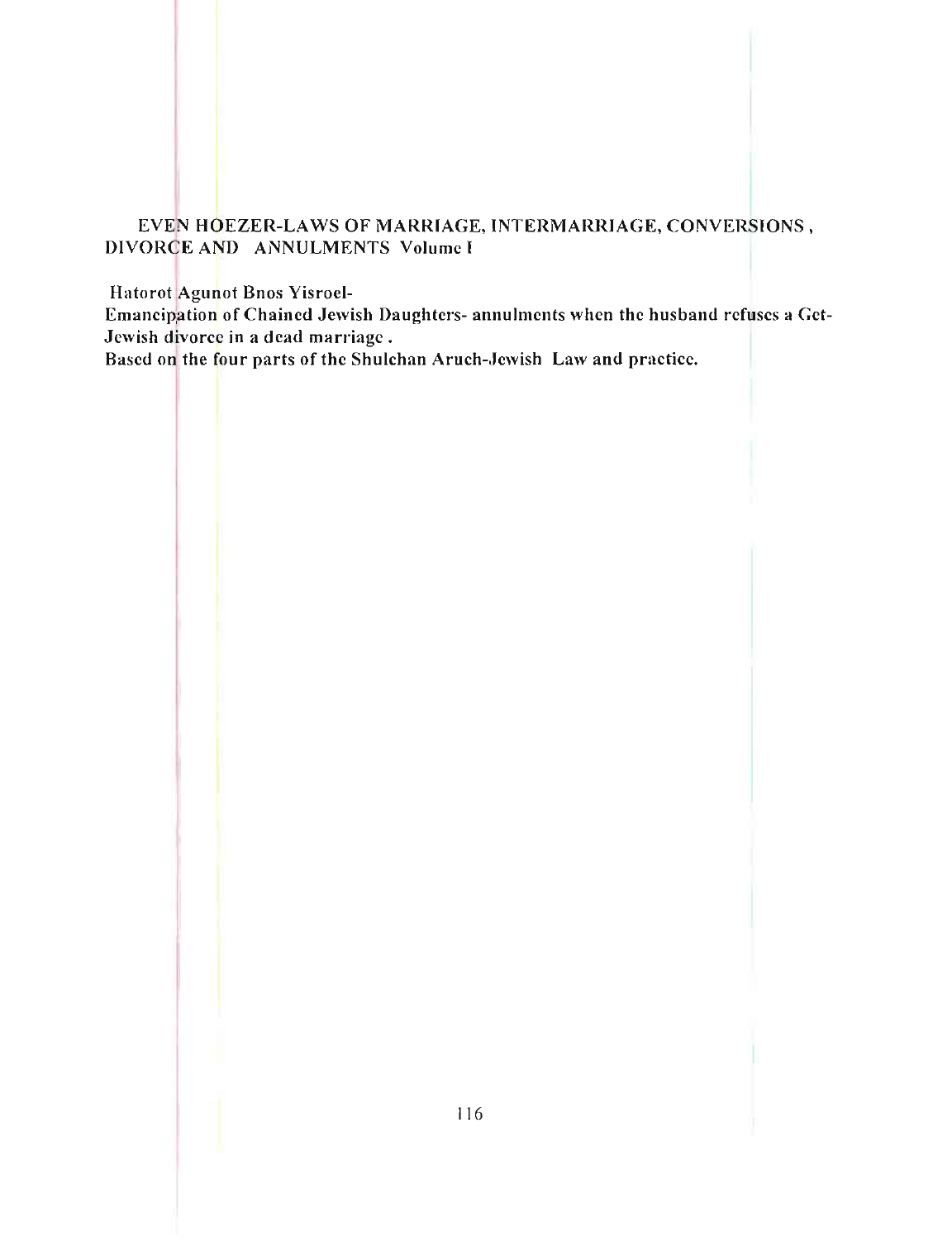cop right (c) Moses Morgenstern

1999. All rights reserved. No part of this publication may be translated, reproduced, stored in a retrieval system or transmitted, in any form or by any means, electronic mechanical, photocopying, recording or otherwise, without express written permission from the author or his estate.

#### DEDICATION

All my books are dedicated to Nira- my wife -the crown and jewel of my life. I owe all my learning to her dedication to my health and welfare. She is the greatest gift ever given to me-by G-d. May she and I together all our children and all our grandchildren and all of Israel and all humans all over the world regardless of race, religion, creed color or sex be blessed by

G-d with life, peace and freedom from fear of any crime or terrorism with excellent health, make sufficient money to cover all their needs and live to the coming of the Messiah and then live

for ever- as tradition teaches.

-TWISTING COMMON SENSE IS A TRAVESTY. Distorting Torah Law and outlawing annulments is not only ignorance of Torah Law, but cruelty and blasphemy.

WHEN WOMEN ARE VICTIMIZED - by distorting the Torah - and told they must remain celibate to eternity- and not use annulments- when their husbands refuse to free them with a Get from a dead marriage and any children they will have from man  $#2$   $+$ if they have no Get only an annulment -will be Mamzarim -illegitimate -is as cruel as it is ignorance of Torah Law.

It is THE GREATEST CHILLEL HASHEM -desecration of G-d's Name and a denial of the foundations of Halacha. The essence of Torah is Equity.- Rav Herzog Responsa Ohel Yitzchok Vol 2  $#1$ . It is the task of the rabbis to find within Halacha a solution to annul marriages that women not remain Agunot- like chained animals- when their husbands refuse them a Get-Jewish divorce. These volumes represent the research and wisdom  $\beta$  fifty years. They represent the fruit of 50 years of continuous Torah study and mastery of the 4 parts of the Shulchan Aruch dedicated to help human beings-especially Agunot.  $\ddagger$  prove from 4000 years of Torah practice and law that annulments are one million  $%$  in accordance with Halacha- Jewish Law.

This is the reason we all are created -to make our contribution in this world and make it a better place then when we arrived. In that way our life will count for something. We will remain alive -for eternity- by the deeds and new knowledge we discover and make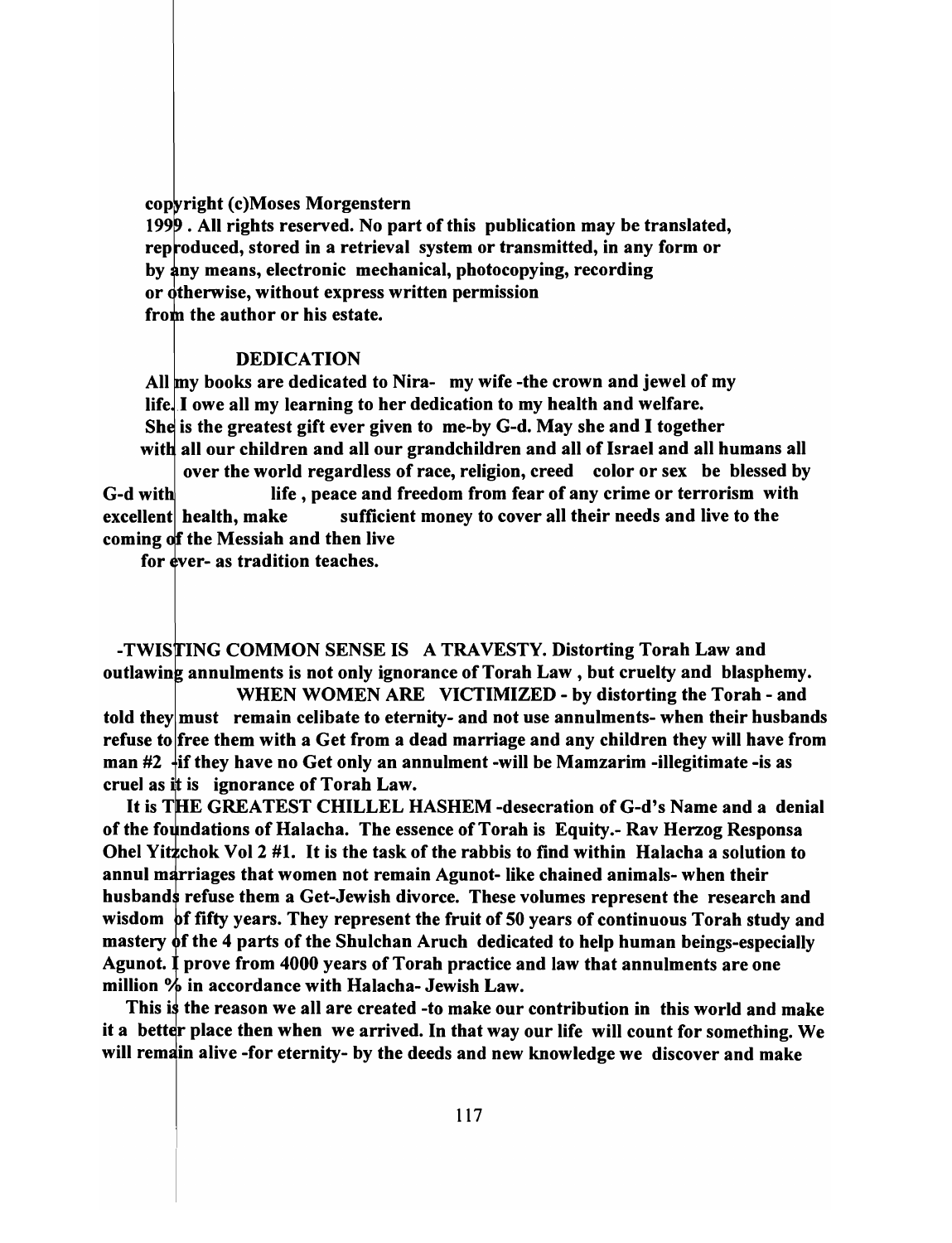available

to agunot and emancipate them from their chains when their husband refuses to give them a Get in a dead marriage.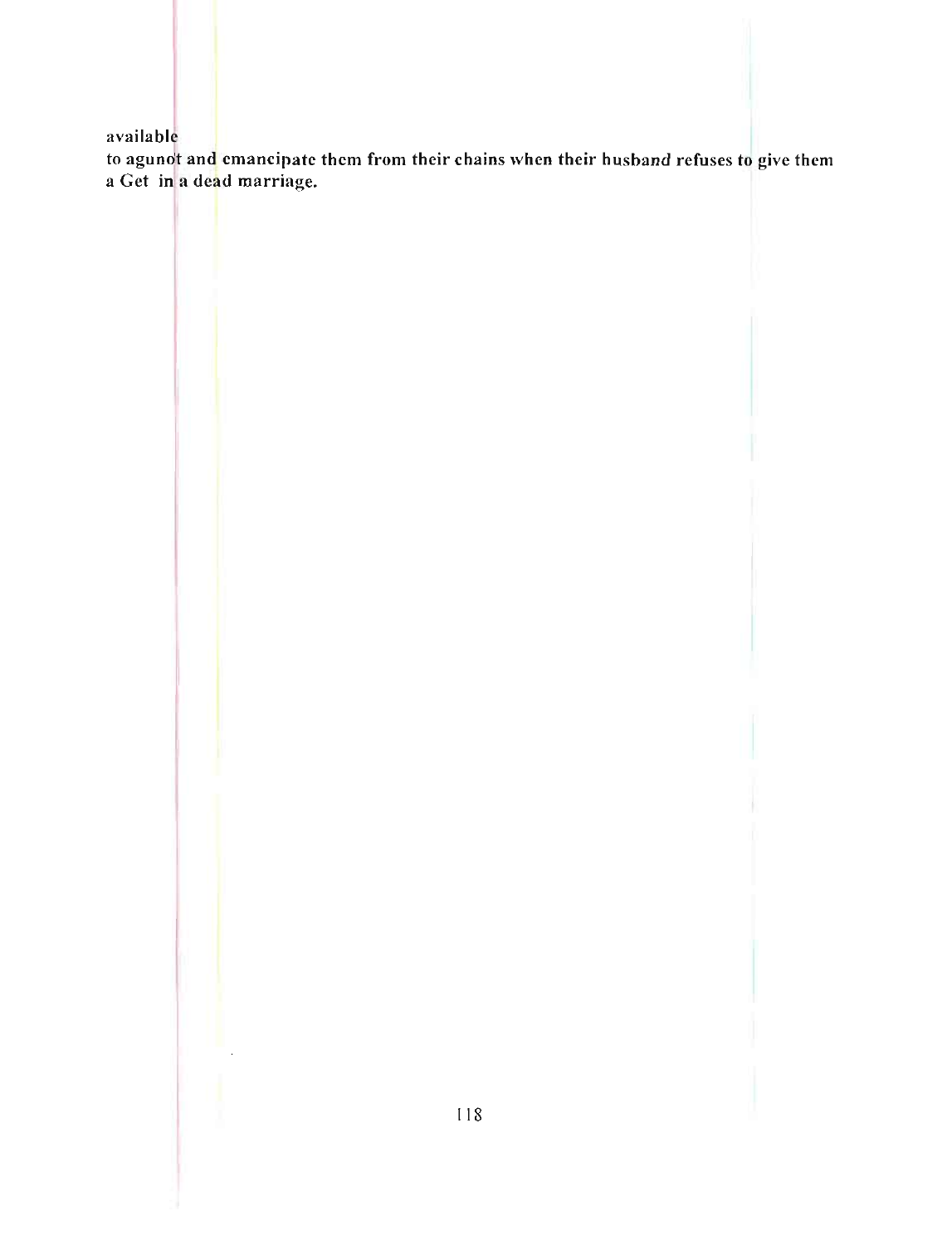# TABLE OF CONTENTS AND ANSWER TO OUR CRITICS WHO ACCUSE US OF DESTROYING THE INSTITUTION OF MARRIAGE

Few if any of my critics ever contacted me regarding what I have written about annulments. Without knowing the facts of the over 500 cases we have annulled nor knowing the Halacha we use ,we nevertheless, have been condemned. How do they know we are wrong? Do they have a crystal ball? Prophesy no longer exists.

Although anyone can order my book at WW.AGUNAH.COM

HATOROT AGUNOT Bnos Yisroel very few have done so.

When a husband displays abnormal behavior it may be proof that such bevior existed prior to the marriage, and be considered an additional adjunct-SNIFF- to free the Agunot. This can be MEKACH TOUT- a

mistake in the making of the marriage. See Chapter 4.

Chapter 2

discusses the red herring of Mamzarut- illegitimate children-when a married woman not having a divorce or annulment conceives from  $\text{man } \#2$ .

Would they have ordered my book and read the other chapters and essays they would have no further questions. If they still have questions, they could write to me at BETDIN@AGUNAH.COM

They make slanderous remarks about me and show their ignorance about the strategy used to free AGUNOT -of MOUS ALAI- my husband is detestable to me. Although I loved him yesterday or a year ago, he now is detestable to me is explained in great detail in chapter eight. The Rabbinical authorities in Israel, who possess police powers, for the last few years use the grounds of MOUS ALAI-my husband is detestable to me to force husbands to free their' wives. In the USA and other countries the Rabbinical Courts do not possess the police powers to coerce the husband to give a